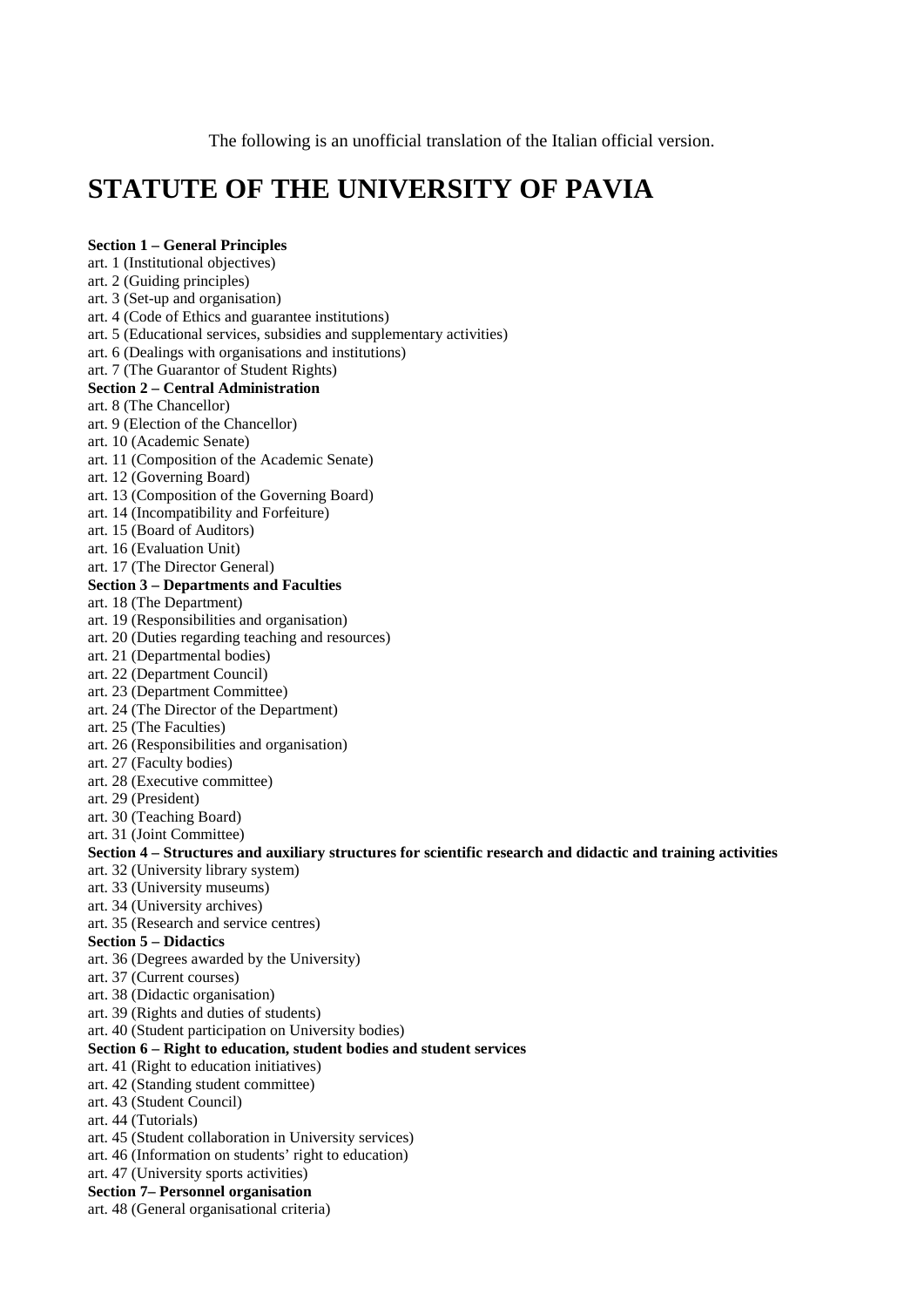- art. 49 (Rights and duties of the faculty)
- art. 50 (Awards fund)
- art. 51 (Disciplinary board)
- art. 52 (Management)
- art. 53 (Technical-Administrative personnel)
- art. 54 (Insurance cover)

#### **Section 8 - Foundation, operating entities and external collaborations**

- art. 55 ('Alma Mater Ticinensis' Foundation)
- art. 56 (Operating entities)
- art. 57 (External collaborations)
- art. 58 (Research agreements)
- art. 59 (External professional activities)

#### **Section 9 - Planning and balance sheets**

- art. 60 (The three-year planning report)
- art. 61 (The relationship with the multi-year balance sheet)
- art. 62 (Balance sheets)

#### **Section 10 - Regulatory autonomy**

- art. 63 (Regulatory powers)
- art. 64 (General University regulations)
- art. 65 (University regulations for administration, finance and accounting)
- art. 66 (University teaching regulations)
- art. 67 (University Department and Faculty regulations)
- art. 68 (Regulations of other structures)
- art. 69 (Entry into force and modifications of regulations)

#### **Section 11 - Permanent and temporary common laws**

art. 70 (Academic year)

- art. 71 (General concepts of professor, researcher, research fellow and technical-administrative personnel)
- art. 72 (Validity of governing committee meetings)
- art. 73 (Elections)
- art. 74 (Nominations, date of entry into force and mandate durations)
- art. 75 (General rules on representation)
- art. 76 (Date of entry into force of the Statute)
- art. 77 (Modifications to the Statute)

# **Section 1**

# **General principles**

- Art. 1 (Institutional objectives)
- Art. 2 (Guiding principles)
- Art. 3 (Set-up and organisation)
- Art. 4 (Code of Ethics and guarantee institutions)
- Art. 5 (Educational services, subsidies and supplementary activities)
- Art. 6 (Dealings with organisations and institutions)
- Art. 7 (The Guarantor of student rights)

#### **Art. 1**

#### *Institutional objectives*

1. The University of Pavia, hereinafter referred to as the University, is a public institution, a primary seat of free research and free training within the framework of its own organisation. In the wake of its solid tradition as a multidisciplinary university, it is a place for the processing, transmission and critical acquisition of knowledge; organically combining research and teaching, it organises and develops scientific research, and ensures and coordinates teaching activities on the basis of the cultural and professional preparation of its students.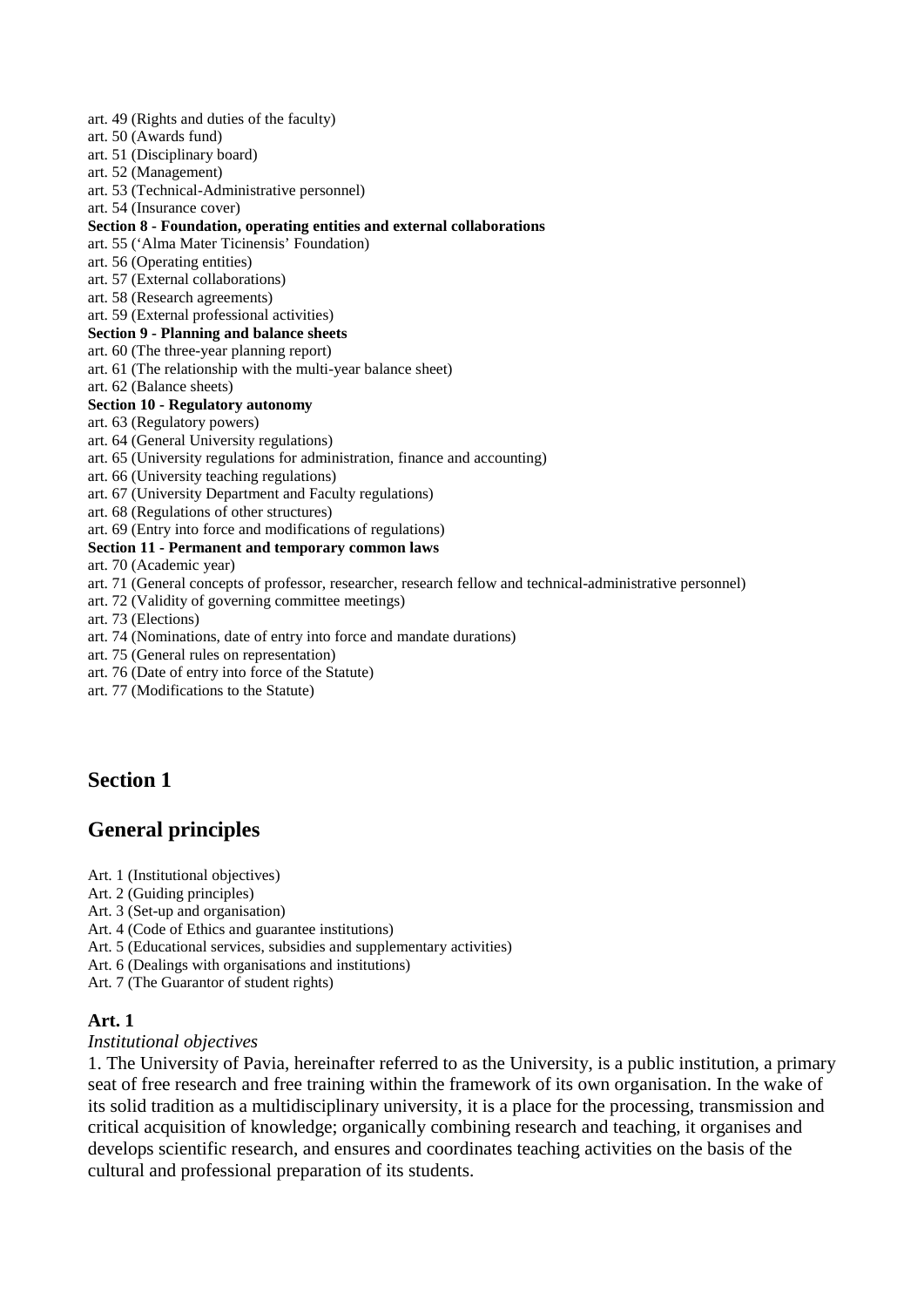2. Within the framework of these objectives and in accordance with its centuries-old European and international vocation, the University promotes and implements forms of collaboration with other universities, with national and supranational institutions, with public and private entities, with national and international centres of culture and science, through programme agreements, for the achievement of each goal that contributes to the cultural, scientific, technological and economic development of the country.

# **Art. 2**

#### *Guiding principles*

1. The University recognises and guarantees freedom of research and teaching as a fundamental expression of the freedom of thought, as a tool that is essential to the advancement and dissemination of culture, and as a necessary means for the achievement of its institutional purposes, in accordance with the principles of autonomy.

2. The University acknowledges the importance of the participation of members of the academic community in its institutional life, while respecting the roles and responsibilities of each individual. 3. The University provides access to scientific, teaching and administrative services in accordance with the provisions of this Statute, and with no discrimination.

4. The University encourages the assertion of its own identity as a community of teachers, technical and administrative staff, and students, and it is committed to creating an environment of study, research and services, the purpose of which is the education of the young, as individuals and future professionals, as well as the progress of science and knowledge.

5. The University operates its own choices as regards didactic and scientific programming, based on rigorous and transparent processes of assessing the activity of individuals and structures through the competent bodies.

6. The University promotes its international dimension by means of teacher and student mobility, integrated programmes of study, initiatives involving inter-University cooperation for study and research, and the activation of lessons and study courses in foreign languages.

7. The University promotes gender equality in the structure of its administration.

8. In keeping with its history, the University affirms the residency of students and teachers as an essential value in the process of education and training; it recognises the fundamental role of University colleges, both public and legally recognised colleges, including historic halls of residence; it promotes cooperation with them, including through ongoing consultation.

# **Art. 3**

#### *Set up and organisation*

1. The University has full scope as regards public and private law, which it carries out in the pursuit of its own institutional objectives.

2. The University performs a public service inspired by the principles of quality, managing its autonomy with responsibility and relying on the simplification of organisational processes, on transparency and on accessibility of information, also with the aim of encouraging widespread forms of control; it sets out its activities on the criteria of efficiency, efficacy, cost effectiveness, promotion of merit, also on the basis of the best experience disseminated nationally and internationally, in regard to and with a view to the pursuing of objectives and directions that are strategic for the University system, as defined at international, national and university levels.

3. Verification of the application of the criteria referred to in the preceding paragraph, in teaching, in research and in services, is implemented by means of control, reporting and evaluation. The policy regarding the allocation of resources is linked to the results of the evaluation.

4. The University adopts its three-year programme, and the related multi-year budget, as an instrument for governing its institutional activities, in accordance with current legislation and with the principles of autonomy and responsibility of the bodies referred to in Section 3.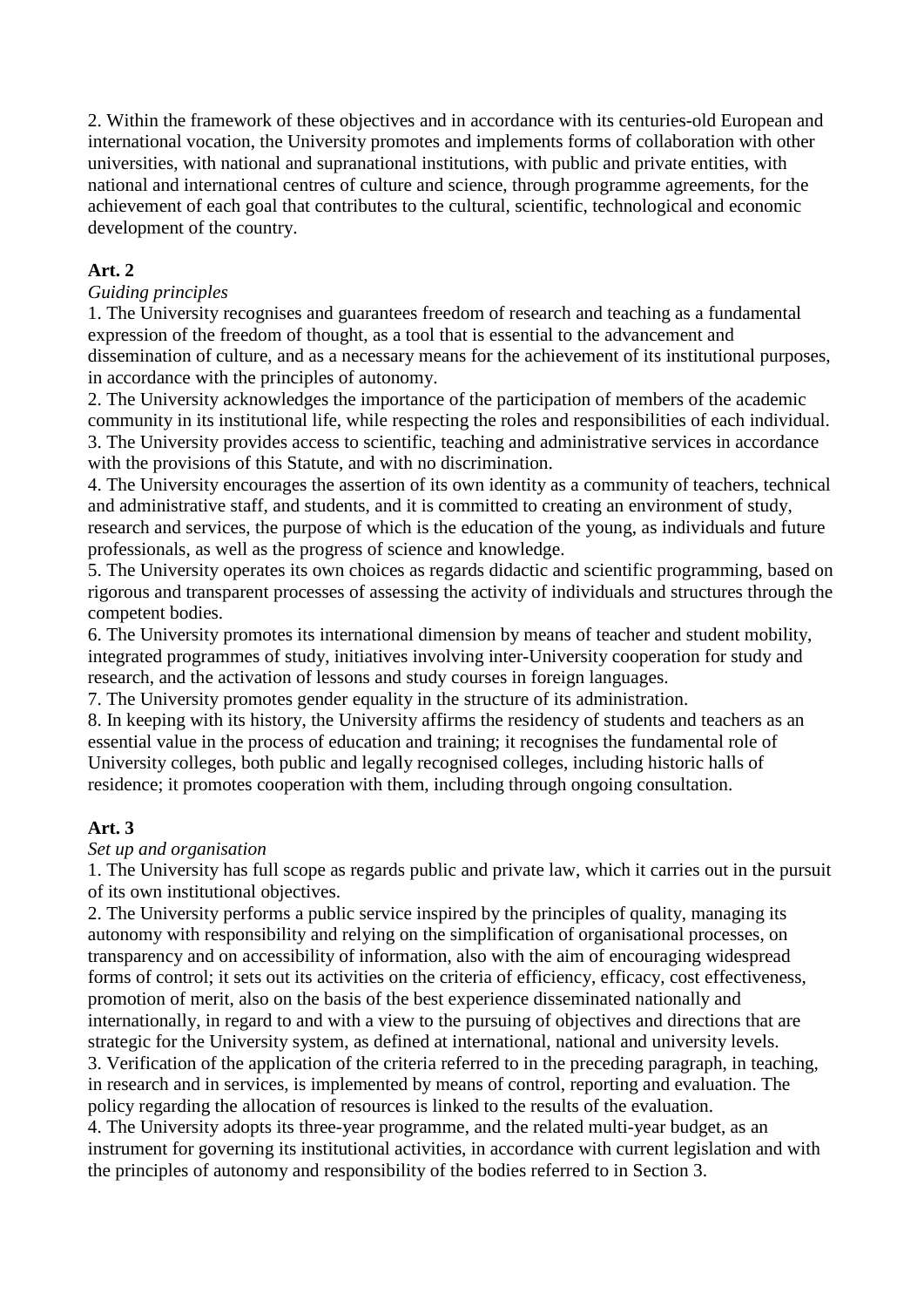5. All scientific and educational facilities, as well as services and organisational structures, are part of the process of planning, monitoring, reporting and evaluation, according to the indicators established at international, national and university levels.

6. The University may enter into contracts and agreements, as well as participate in other forms of association; it may also accept contributions and grants for the carrying out of institutional activities and services.

7. Participation in the government of the University is regulated by the University organisation and the present Statute.

# **Art. 4**

#### *Code of Ethics and guarantee institutions*

1. The University has adopted the Code of Ethics of the University community.

2. The Code of Ethics, in accordance with the fundamental values of the University community, promotes recognition and respect for individual rights and the acceptance of duties and responsibilities towards the University. The rules are designed to prevent all forms of discrimination

and abuse, and to regulate cases of conflict of interest and intellectual property rights.

3. In case of the violation of the Code of Ethics, the Guarantee Commission, established by the Code of Ethics, may ask the Chancellor to propose the adoption of the following measures to the University Senate: private reprimand; behavioural reproach with the lodging of documents in the personal file of the person concerned in cases of serious or repeated breaches of the provisions of the Code of Ethics.

4. Where conduct also includes a disciplinary offence, the jurisdiction of the appointed bodies relating to disciplinary proceedings pursuant to art. 10 of Law no. 240/2010 prevails.

5. A Guarantee Commission has been set up to ensure equal opportunities, for the enhancement of the well-being of those who work, and for the fight against discrimination, its structure and responsibilities being laid down in the general rules.

6. The structure and the manner of the operating of the aforesaid guarantee institutions, as well as that of the Guarantor of Student Rights mentioned in Article 7, shall be governed by the appropriate University regulations in accordance with current legislation.

# **Art. 5**

# *Educational Services, subsidies and supplementary activities*

1. The University, as an autonomous body and in accordance with national legislation, can activate courses of study for each of the levels established by current law, PhD courses, training courses, internships and refresher courses that offer certification, as well as educational services that are supplementary to those provided for by mandatory law, even in collaboration with institutions and with public and private entities.

2. The University promotes collaboration with the University colleges of Pavia for the integration of its educational offer.

3. The University may, in addition to the measures provided by law, institute awards and scholarships for deserving students, graduates, and PhD candidates; establish rewards for scientific industriousness and offer incentives, including financial, for the constant improvement of the quality of teaching and for research and services; grant aid to enable the exchange of teaching staff, research associates, technicians and students with other Italian or foreign universities, according to the rules established in the General Regulations of the University.

4. The University may implement and manage, even directly, logistical structures for the hospitality of teaching staff, research associates, technicians and students included in programmes of national and international collaboration and mobility, as well as of students receiving post-graduate training; it may also promote and manage, even directly, all such initiatives aimed at implementing the right to higher education.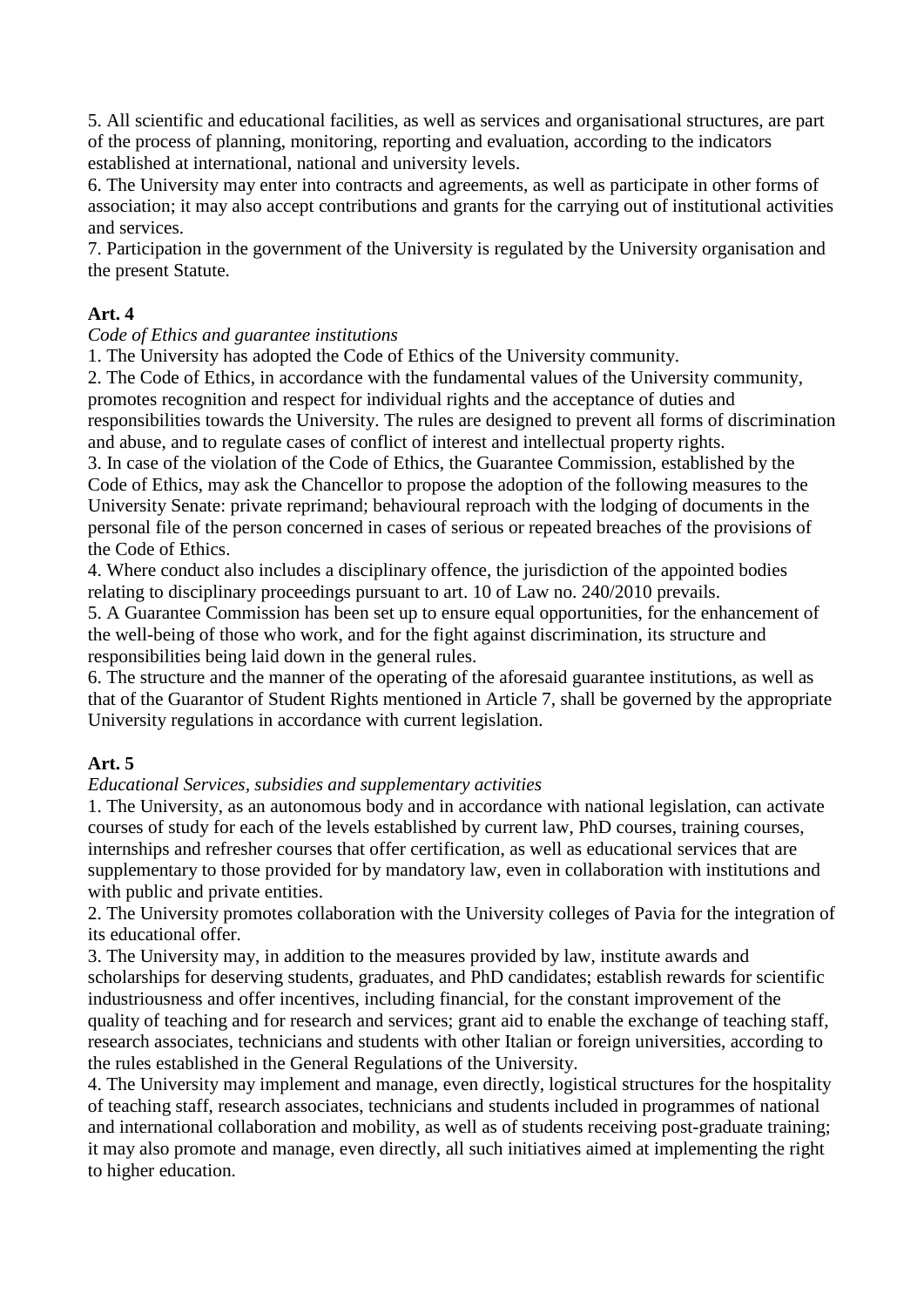5. The University promotes and supports recreational activities, sports and the socialisation of students and University staff, as well as cultural events, including collaboration with other institutions or public and private bodies.

# **Art. 6**

# *Dealings with organisations and institutions*

1. The University recognises the need for collaboration with the regional administration, with local bodies and institutions, in accordance with their autonomy and objectives, for the cultural, social and economic development of the local area.

2. The University promotes, either independently or through collaboration with other institutions, the establishment of independent ethics committees or commissions of scientific and technical activity in which the provision of assistance or biomedical research renders this appropriate.

3. The University maintains institutional relationships with associations and public or private organisations in order to update its curricula and to promote the integration of its graduates into the workforce.

4. The University promotes relations with other universities and institutions of culture and national and international research, first and foremost the University Institute of Advanced Studies of Pavia; it fosters relationships with public and private institutions and those of the tertiary sector, with social formations, and with businesses and other productive forces, in as much as they represent instruments for the dissemination and exploitation of the results of scientific research, an opportunity for the verification and enrichment of their own knowledge and an occasion for growth in the academic and professional training of students and staff.

# **Art. 7**

# *Guarantor of student rights*

1The Guarantor of Student Rights ensures, in the interest of and at the request of students, the correct application of legislation relating to education, the right to study and study courses, as required by law.

2. The Guarantor, at the request of students, also ensures that necessary measures are taken to protect student representation on the academic bodies, with special emphasis on access to administrative documents, in accordance with the law and necessary to fulfil the mandate.

3. The Guarantor, whose tenure lasts three years, is appointed by the Academic Senate on the basis of a proposal made by the Chancellor.

4. The appointment of the Guarantor is made from individuals external to the University whom, in terms of training and proven experience, provide assurances of legal-administrative competence and impartiality and independence of judgment.

5. The Guarantor submits to the Academic Senate an annual report on the activities undertaken.

# **Section 2**

# **Central Administration**

Art. 8 – (The Chancellor)

- Art. 9 (Election of the Chancellor)
- Art. 10 (Academic Senate)
- Art. 11 (Composition of the Academic Senate)
- Art. 12 (Governing Board)
- Art. 13 (Composition of the Governing Board)
- Art. 14 (Incompatibility and forfeiture)
- Art. 15 (Board of Auditors)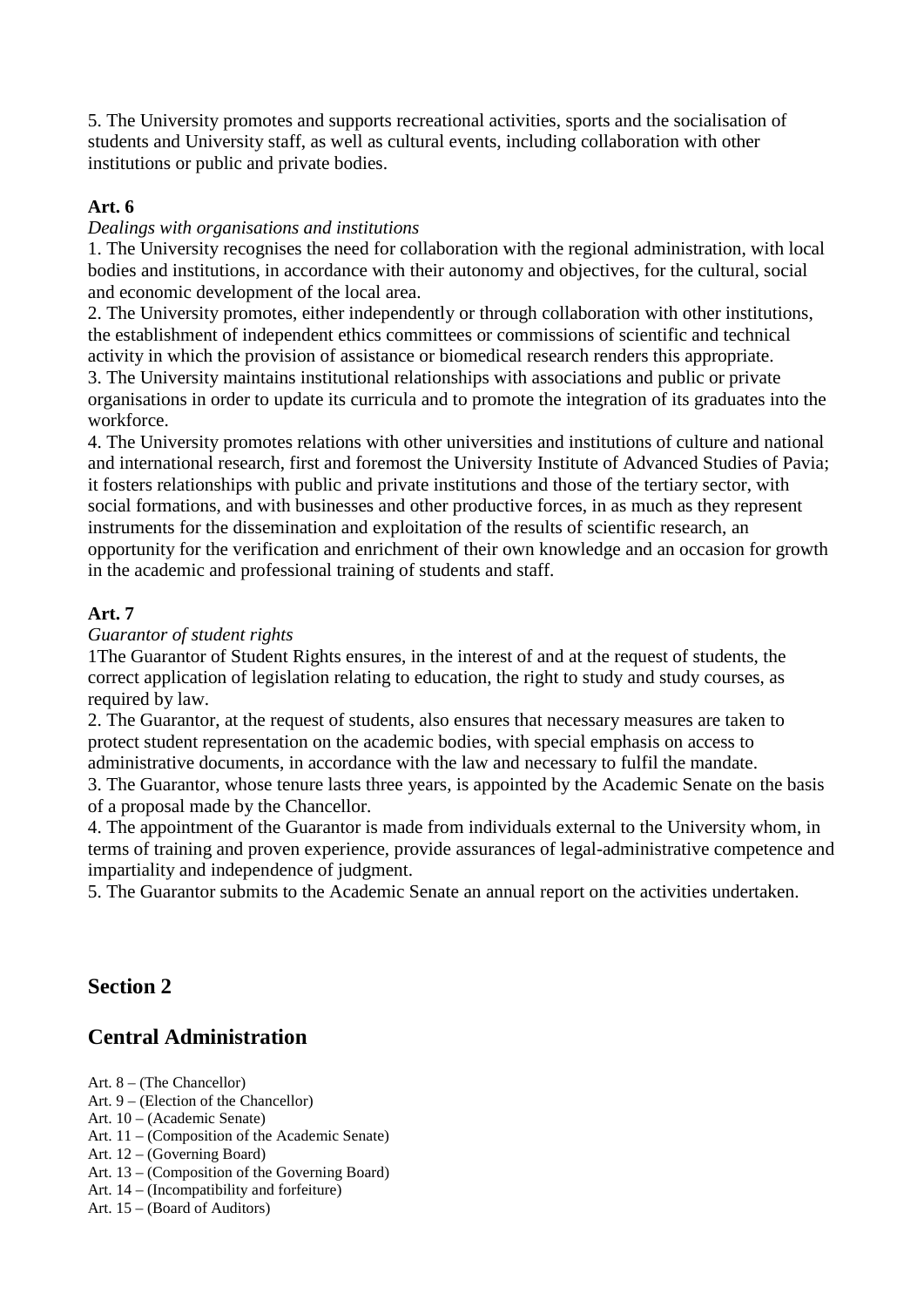Art. 16 – (Evaluation Unit) Art. 17 – (The Director General)

#### **Art. 8**

*The Chancellor*

1. The Chancellor is the legal representative of the University and provides guidance, initiative, and coordination for scientific and educational activities, assuming the responsibility for the achievement of the University objectives according to quality criteria and in accordance with the principles of effectiveness, efficiency, transparency and the promotion of merit.

2. The Chancellor:

*a*) convenes and presides over of the Academic Senate and the Governing Board, guaranteeing to each body the most extensive, most timely and most transparent information concerning the activities of the other and ensuring the implementation of their respective resolutions;

*b*) issues the Statutes and Regulations that fall within his/her competence;

*c*) submits to the Governing Board the three-year programme for the University, the annual and three-year budget, the final accounts and any other document required by law that concerns annual or multi-year planning, taking into account the opinion of the Academic Senate;

*d*) proposes to the Governing Board the appointment of the Director General, after consultation with the Academic Senate;

*e*) enters into agreements and contracts for which the Statute and regulations do not establish a different jurisdiction;

*f*) convenes, at least every two years, a University Conference open to all members, to illustrate the activities, programmes and perspectives of the University;

*g*) monitors, even by means of proxy, the operation of University facilities and services for the purposes of adopting organisational policies that improve their quality and efficiency, providing appropriate indications to the Director General;

*h*) exercises supervisory authority, and initiates proceedings for violations of the code of ethics and for disciplinary proceedings against professors and researchers;

*i*) imposes disciplinary measures that do not exceed the censure;

*j*) undertakes actions reserved by law to his/her own authority;

*k*) performs any other assignment required of him/her by law, by the Statute and by regulations of the University, and all other functions not expressly attributed to other statutory bodies.

3. The Chancellor assumes by decree, for reasons of urgency, proceedings normally under the jurisdiction of the Academic Senate and the Governing Board, when the immediate convocation of these bodies is not possible. The decree is subject to ratification by the relevant body at its first successive session, to be held no more than thirty days from the issue of the decree.

4. The Chancellor appoints, by decree, a Deputy Chancellor from professors in full-time service, who replaces him/her in the case of absence or impediment in all his/her functions and whose signature validates the Chancellor's absence or incapacity. The Deputy Chancellor participates, without the right to vote, in meetings of the Academic Senate and the Governing Board chaired by the Chancellor, and also exercises the functions delegated to him/her by the Chancellor. The Deputy-Chancellor also performs the duties of the Chancellor in the event of the early termination of office and performs this role until a new Chancellor is elected. The office of Deputy Chancellor may be revoked by the Chancellor and is incompatible with any other office of the University and its institutional bodies.

5. In the performance of his/her duties, the Chancellor may avail himself/herself of Deputy-Chancellors and Delegates chosen from the professors of the University and appointed by a decree in which the tasks and areas of expertise are defined. Deputy-Chancellors and Delegates answer directly to the Chancellor as regards their work. In matters relating to fields of competence, the Deputy Chancellors and Delegates, on the proposal of the Chancellor, may be part of the investigative commission of the bodies of the University and may be invited to meetings of the Academic Senate and the Governing Board. The Deputy-Chancellors may have proxy for the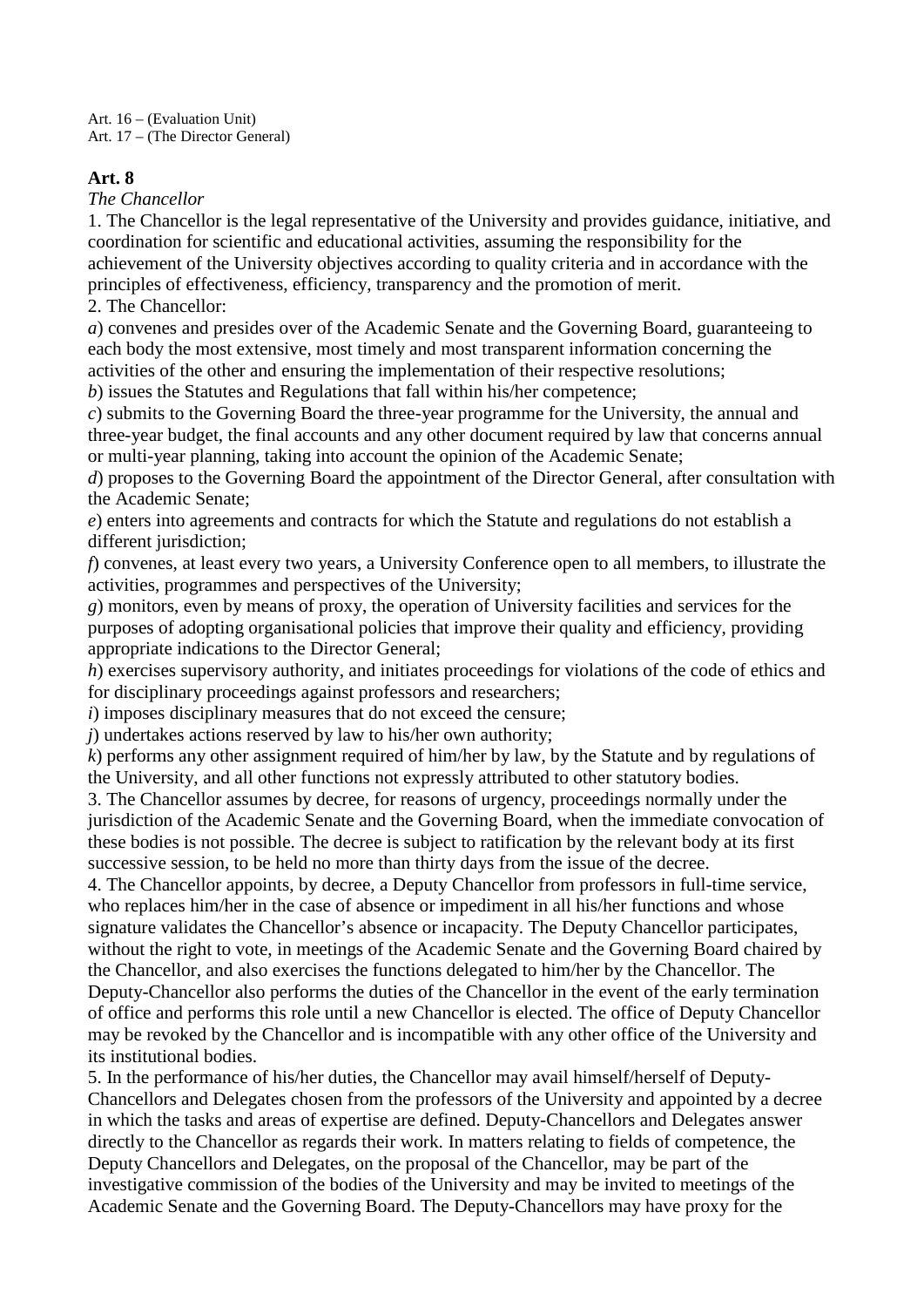signing of documents related to their respective areas of expertise. The functions of Deputy-Chancellor and Delegate are incompatible with membership of the Academic Senate and the Governing Board; the offices of Deputy-Chancellor and Delegate may be revoked by a decree from the Chancellor, and, in any case, once the Chancellor who ordered the appointment terminates his/her period in office.

6. The Chancellor, whose mandate is not renewable, holds office for six years.

# **Art. 9**

#### *Election of the Chancellor*

1. The Chancellor is elected from senior, full-time professors employed by the University of Pavia or by another Italian University.

2. The electorate is made up of:

a) tenured professors and researchers;

b) student members of the Academic Senate, Board of Administration and Department Boards;

c) student members of Department Boards, considering 50% of validly-expressed votes, rounded upwards;

d) technical-administrative personnel, considering 25% of validly-expressed votes, rounded upwards;

e) research grantholder representatives on Department Boards.

3. The rules and procedures of the election are established in the University's General Regulations. 4. Candidates for the role of Chancellor should indicate in their manifesto the selection criteria for nominating Administration Board members who do not hold University positions, in accordance with the provisions established in Law n. 240/2010, article 13, paragraph 1.

# **Art. 10**

*Academic Senate*

1. The Academic Senate exercises all powers relating to the programming, the development, the coordination and the evaluation of teaching and research activities in compliance with the powers of the Departments, the Faculties, the Evaluation Unit and the Governing Board.

2. The Academic Senate, in particular:

*a*) approves, with the absolute majority of its members, the Statute and the General University Regulations and any amendments thereto;

*b*) approves, with the prior approval of the Governing Board, the Code of Ethics, regulations concerning calls for researchers and professors, and regulations relating to teaching and research activities, including those pertaining to the Departments and Faculties;

*c*) delivers to the Board its mandatory opinion on the annual and three-year budget, on the final balance, and on the three-year plan for construction;

*d*) establishes the criteria for the three-year evaluation of teaching duties, research and teacher management, also with the aim of defining salary increments on the part of the Governing Board; *e*) determines, to the degree applicable, the criteria for entering into contracts and agreements, and the implementation of national and international cooperation programmes;

*f*) expresses binding opinion on the appointment of the Director-General;

*g*) appoints, on the basis of a proposal made by the Chancellor, the Guarantor of Student Rights; *h*) resolves, upon the proposal of the Chancellor, violations of the code of ethics that do not fall within the competence of the Disciplinary Board;

*i*) undertakes any action, within the limits established by law, by the Statute, and by the regulations of the University.

3. The Academic Senate, in its activity of coordination, momentum and rationalisation, makes proposals and expresses opinions on teaching, research and student services, taking into account proposals outlined by the Departments in their development plans, also with reference to the University's three-year planning document. In particular: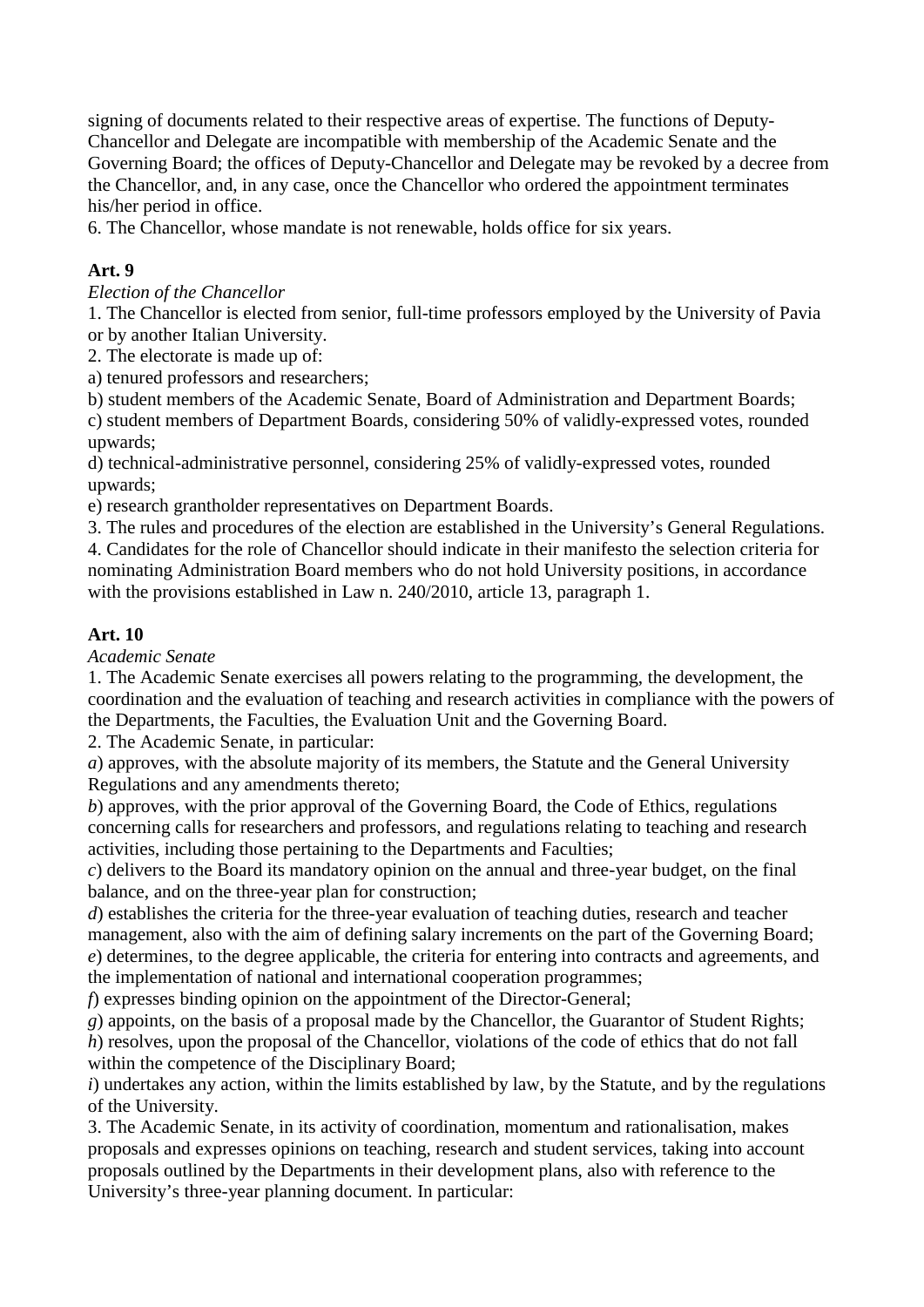*a*) it expresses its binding opinion on the activation, modification or cancellation of courses and locations to the Governing Board;

*b*) it proposes to the Governing Board the activation, modification or closure of Departments and Faculties and, in the case of the activation or modification of Departments, evaluates the adequacy of the number of teachers and the relevance of the scientific sectors represented in them and gives, in the case of Faculties, the favourable opinion of the Departments involved;

*c*) acting on a proposal put forward by the Departments, or on a proposal from the Faculties after consultation with the Departments involved, establishes the Didactic Committees referred to in Article 30;

*d*) it approves the request for a member of the teaching staff to be transferred from one Department to another, once the opinion of the Departments concerned has been obtained;

*e*) it expresses to the Governing Board mandatory opinion on the criteria for the allocation of resources to be used in teaching and research;

*f*) it delivers to the Governing Board mandatory opinion regarding proposals to initiate proceedings for the call of researchers and tenured professors made by the Departments with adequate justification;

*g*) it delivers to the Governing Board mandatory opinion regarding proposals formulated by the Departments calling for researchers and tenured professors.

4. The Academic Senate may establish committees for the study and investigation of questions relating to specific matters, as well as University consultative commissions regarding research and teaching.

5. The Academic Senate, with a majority of at least two thirds of its members, may propose to the electorate a motion of no confidence in the Chancellor, in the form set out by the General Regulations of the University, if at least two years have elapsed since the beginning of his/her mandate.

6. The Director-General, albeit without the right to vote, participates at meetings of the Academic Senate at which he/she also performs the role of secretary.

7. The Academic Senate holds office for three academic years, except for the student representatives, whose term lasts two years. Its members may be re-elected consecutively once only.

# **Art. 11**

# *Composition of the Academic Senate*

1. The Academic Senate consists of the Chancellor, twenty-one tenured professors including temporary researchers, two representatives elected by the technical and administrative staff, and five representatives elected by the students, one of whom is enrolled in a PhD programme and four of whom are enrolled in Bachelor courses or Masters courses.

2. The teaching staff representatives are elected by three electoral colleges corresponding to the three macro-areas defined by the General Regulations of the University, to the extent of seven senators for each college. For each macro-area, the following conditions must be jointly met: the election of at least one representative from each scientific discipline of the University where the macro is divided; the election of at least one tenured professor, an associate professor and a researcher; the election of at least three, and no more than four, Department directors.

3. With the exception of Department directors, the election of teaching staff representatives is preceded by a formalisation of candidacies. Election procedures for members of the Academic Senate are governed by the General Regulations of the University.

# **Art. 12**

# *Governing Board*

1. The Governing Board performs functions of strategic guidance and supervises the financial sustainability of University activities.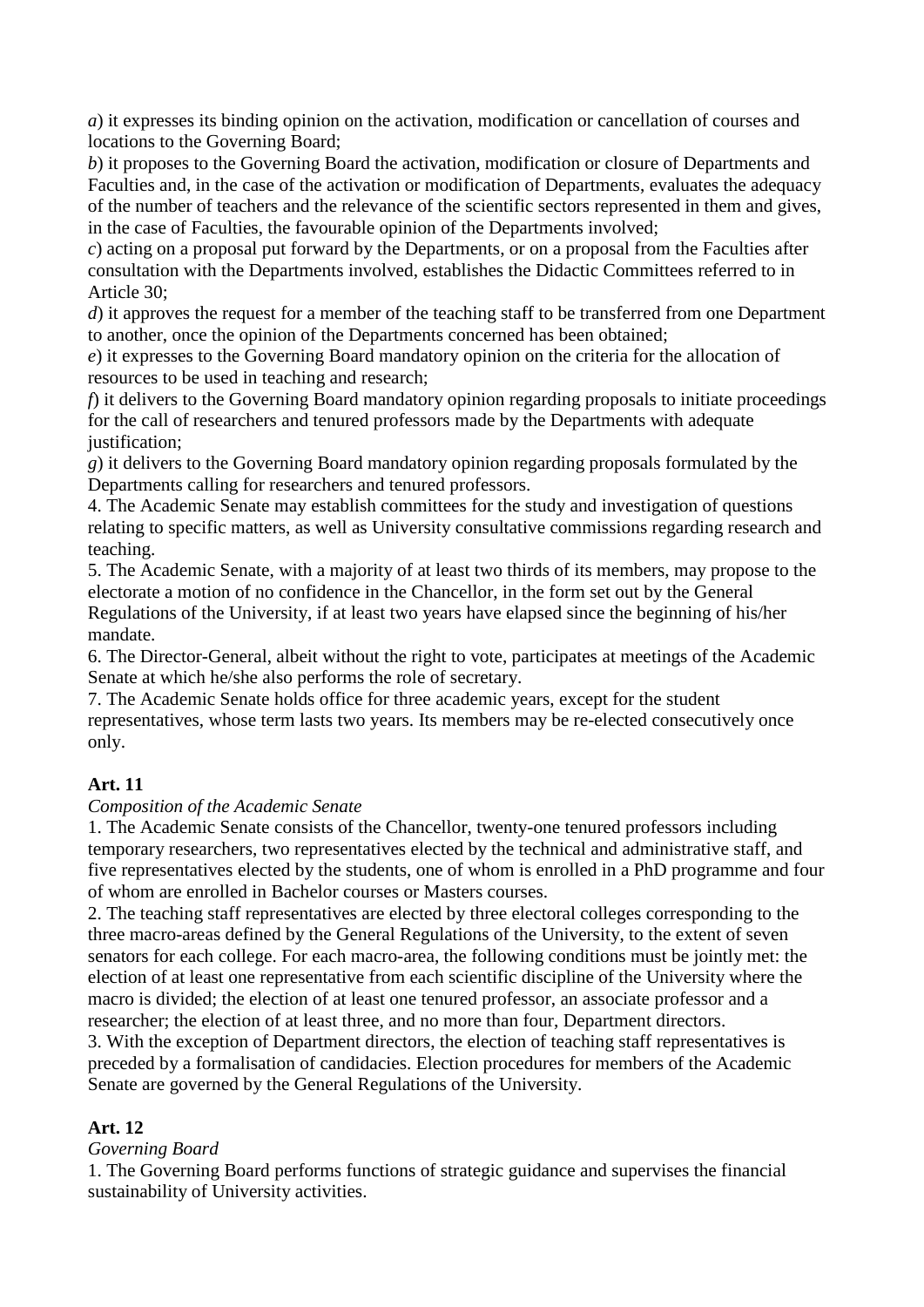2. The Governing Board, in particular, subject to obligatory approval by the Academic Senate: *a*) approves, on the basis of a proposal made by the Chancellor, the annual and three-year budget, the final balance, the three-year planning document, the three-year plan for construction and any other document required by law that concerns annual or multi-year planning;

*b*) adopts the University Regulations for administration, finance and accounting;

*c*) appoints the Director General, on the basis of a proposal made by the Chancellor;

*d*) approves proposals, made by Departments with appropriate motivation, to initiate the procedure for the call for researchers and tenured professors;

*e*) approves proposals for the call for researchers and tenured professors made by the Departments; *f*) decides on the activation, modification or cancellation of courses and locations.

3. The Governing Board also:

*a*) acts on the proposals put forward by the Academic Senate regarding the activation, modification or closure of Departments and Faculties;

*b*) after formulation by the Academic Senate of the criteria to be used, sanctions salary increments for teaching staff on the basis of the three-year evaluations of teaching duties, research and management commitments transmitted by the Evaluation Unit;

*c*) adopts measures relating to fees and contributions payable by students;

*d*) takes disciplinary action or arranges for the archiving of cases against professors and researchers;

*e*) approves contracts and agreements reserved to its jurisdiction under the law; *f*) undertakes any action reserved to its jurisdiction by law, the Statute and the University

regulations.

4. Without prejudice to the compensation and remuneration payable under current legislation and the competence in this matter reserved to other bodies, the Governing Board, in consultation with the Board of Auditors, identifies the individuals and the positions to which to attribute compensation and remuneration, within the limits established by law and compatible with the available financial resources.

5. The Governing Board holds office for three academic years, except for the student representatives, whose term lasts two years. Its members may be re-elected consecutively once only.

6. The Director General, albeit without the right to vote, participates in meetings of the Governing Board at which he/she also performs the role of secretary.

#### **Art. 13**

#### *Composition of the Governing Board*

1. The Governing Board is made up of the Chancellor, who presides; three external members, Italian or foreign, who have not held positions at the University in the three years preceding their appointment nor will do so for their entire term of office, and who have been appointed by the Chancellor after having received the mandatory opinion of the Academic Senate, which is expressed following verification that the requirements referred to in paragraph 2 have been met; two representatives elected by students; five members of the University community chosen by the Academic Senate after verification that the requirements referred to in paragraph 2 have been met and after having prepared a short-list of names comprising twice the number of members to be appointed, including representatives of the teaching staff and the technical-administrative staff who, following the publication of a public notice, have submitted an application accompanied by appropriate curriculum.

2. The three external members and the five members who are in the employ of the University must possess proven experience in the field of management or a high level of professional experience, which can have been gained in cultural institutions or institutions of research and higher education, with a necessary emphasis on cultural and scientific qualifications.

3. Each member of the Governing Board is guaranteed respect for the constitutional principle of equal gender opportunities as regards access to public office.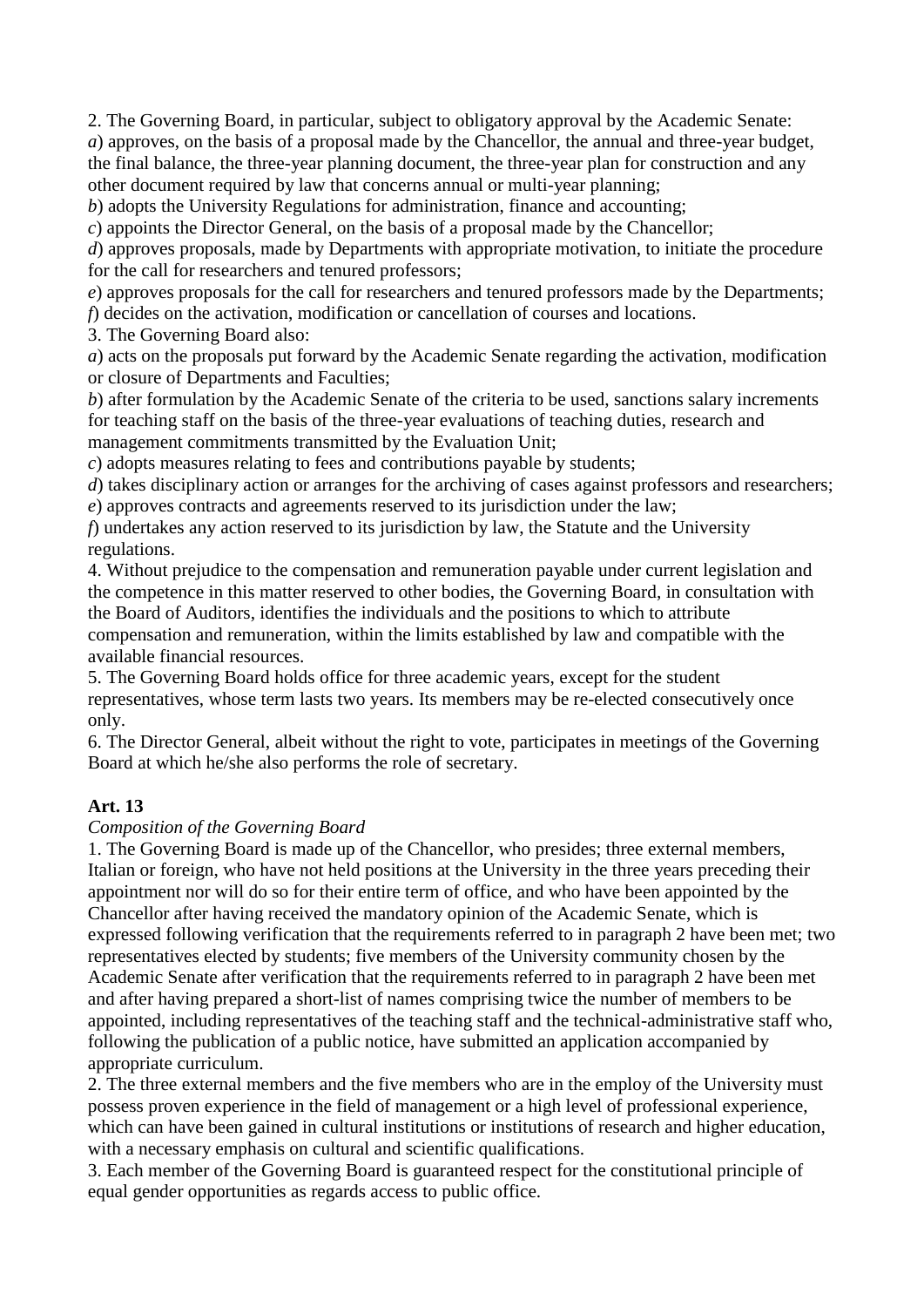#### **Art. 14**

#### *Incompatibility and forfeiture*

1. Members of the Academic Senate and the Governing Board may not fulfil functions or hold positions on boards of the University or its instrumental bodies by delegation of the Chancellor, with the exceptions of the Chancellor himself/herself on the Academic Senate and the Governing Board, and that of the directors of the Departments with respect to the Senate.

2. Members of the Academic Senate and the Governing Board may not be members of the Board of Auditors, the Evaluation Unit or the Disciplinary Board, nor can they take on the role of director or chairman of Schools of Specialisation or be members of their relative Board of Directors.

3. Members of the Academic Senate and the Governing Board, including the Chancellor himself/herself, for their entire term of office, may not hold positions of a political nature or the office of Chancellor or become a member of the Governing Board, the Academic Senate, the Evaluation Unit or the Board of Auditors, at other Italian universities, whether public, private or online/distance-based, nor may they perform functions related to the planning, financing and evaluation of academic activities at the Ministry and the ANVUR (National Agency for the Evaluation of the University System and of Research).

4. Members of the Academic Senate and the Governing Board are relieved of their duties if, in the course of an academic year, they are absent from more than forty percent of the assemblies of the body of which they are a member. Such forfeiture is decided by the Chancellor.

#### **Art. 15**

#### *Board of Auditors*

1. The Chancellor, by means of a decree, appoints a Board of Auditors consisting of three full members and two substitutes defined thus: a full member, with functions of President, elected by the Governing Board, upon the proposal of the Chancellor, from judges of administrative accounting and state attorneys; one full member and one substitute appointed by the Ministry of Education; one full member and one substitute appointed by the Ministry of Economy and Finance. 2. At least two of the full members must be enrolled in the register of auditors.

3. The appointment cannot be awarded to employees of the University of Pavia.

4. The spouse, parent or relative to the fourth degree of current employees of the University or members of the Governing Board cannot be a member of the Board of Auditors, just as whoever is or has been, within the twelve months prior to the appointment, engaged in professional or counselling activities at the University.

5. The Board remains in office for four years. Its members cannot be revoked, except for a serious breach of their duties.

6. The appointment may be renewed once only.

7. The Board of Auditors, in accordance with the University Regulations regarding administration, finance and accounting, supervises the regularity of the University's accounting and financial management, expresses an opinion on the proposed annual and three-year budget, and certifies the correspondence between the final balance and the operating results, drawing up a specific report to accompany the proposal for a decision of the Governing Board. In carrying out these functions, the Board of Auditors monitors compliance with the law and with the Statute and Regulations of the University and respects the principles of correct administration.

8. In relation to the final balance, the Board may express findings and formulate proposals inclined to achieve greater efficiency, efficacy and cost-effective management.

#### **Art. 16**

#### *Evaluation Unit*

1. The Evaluation Unit is made up of seven highly-qualified members whose curricula are posted on the University website.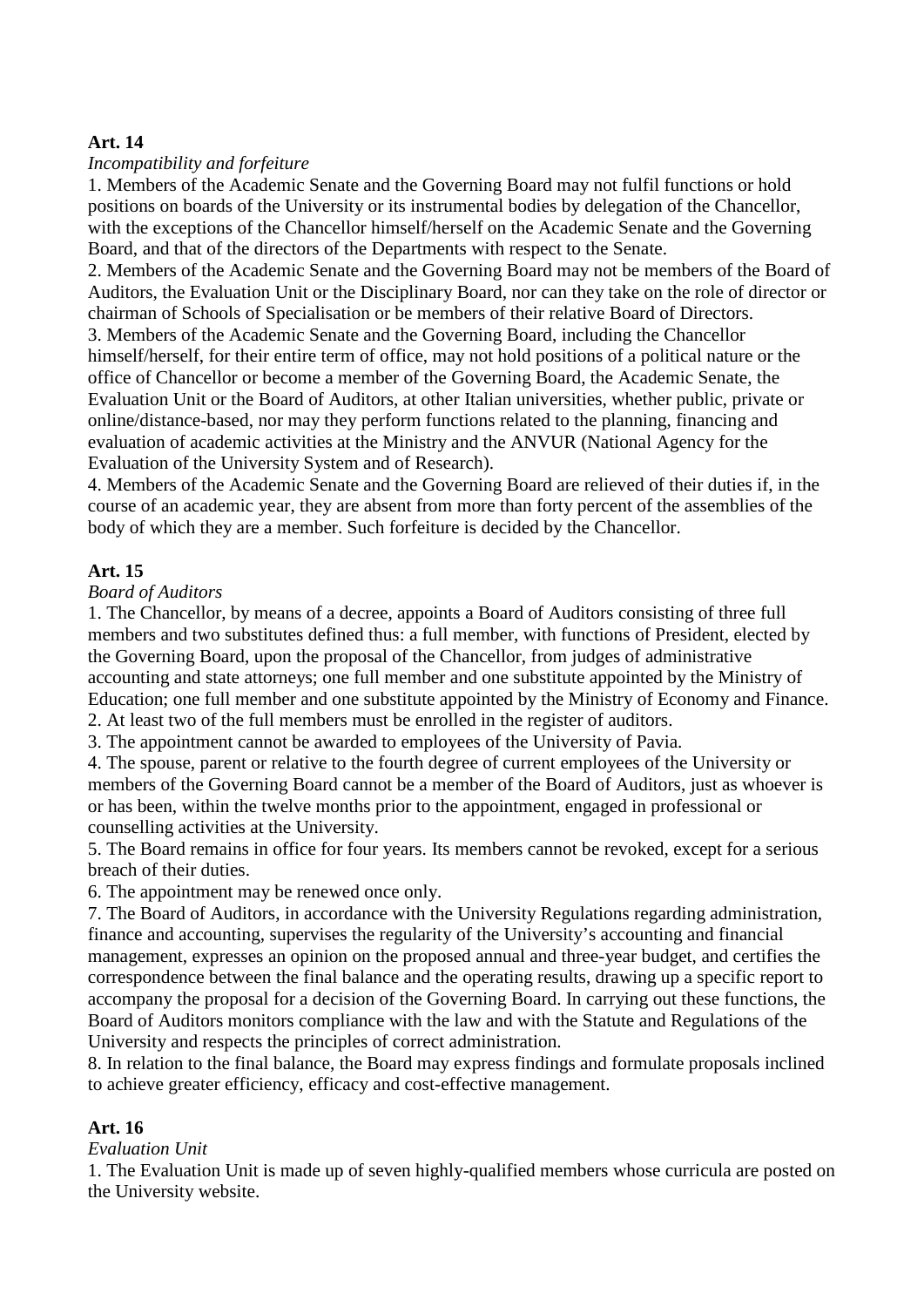2. Four of these are external to the University, appointed from scholars and experts in the area of evaluation, even in a non-academic field. Two student representatives also participate in the meetings of the Evaluation Unit, one from a scientific discipline and the other from the humanities area, who are elected from students enrolled for the first time on Bachelors or Masters degree, or those who are no more than one year behind schedule.

3. The meetings are attended by the head of the supporting structure to the Unit itself, or his/her delegate, who acts as secretary.

4. The members of the Unit are appointed by the Chancellor following consultation with the Academic Senate and the Governing Board.

5. The members of the Unit appoint their own President, who represents them and oversees the implementation of the resolutions adopted.

6. The members of the Unit remain in office for three years, with the exception of the student representatives, whose term lasts two years. They can be confirmed consecutively once only. 7. The Unit works independently from the academic bodies.

8. The Unit promotes the strengthening of the system regarding the self-assessment of the quality and effectiveness of University activities, aided by the Joint Committees referred to in Article 31 of the present Statute.

9. The Unit verifies the quality and effectiveness of the teaching programme, also on the basis of criteria proposed by the Academic Senate and indicators identified by the Joint Committees; it verifies the research activity carried out by the Departments and the adequacy of the scientific or professional curricula of holders of teaching contracts drawn up in accordance with Article 23, paragraph 1 of the Law of 29 January 2011 n. 240; it carries out, in connection with the activities of the ANVUR, the functions referred to in Article 14 of Legislative Decree n. 150 of 27 October 2009.

10. The Unit undertakes any other tasks assigned to it by specific norms.

11. The Evaluation Unit has the ability to access sources of information in the possession of the central offices and peripheral structures of the University, and may request additional information, and may consult, even at their own request, the heads of the various structures.

# **Art. 17**

#### *The Director General*

1. The Director General is chosen from among persons with high professional qualifications and proven experience in managerial duties in the public or private sector. The appointment of the Director General, upon the recommendation of the Chancellor after consultation with the Academic Senate, is the responsibility of the Governing Board.

2. The Director General has a fixed-term, private law contract with a duration not exceeding four years; it is, however, renewable. In the case of the appointment of a public servant, he/she is placed on unpaid leave for the duration of the contract.

3. Revocation of the position of Director General is justifiably ordered by the Governing Board for serious misconduct or inefficiency as regards administrative action, after the individual concerned, who has the right to explain his/her reasons, has been notified.

4. The Director General appoints a Deputy Director General from administrative directors of the University, or in the absence of these, from the highest ranking administrative officials; he/she replaces the Director General in case of absence or impediment. The position of Deputy Director General lapses with that of the Director General.

5. Notwithstanding the functions of other academic bodies, the Director General, based on the guidelines provided by the Chancellor and the Governing Board, is responsible for the overall management and organisation of services, of the technical and administrative staff of the University and of instrumental and financial resources.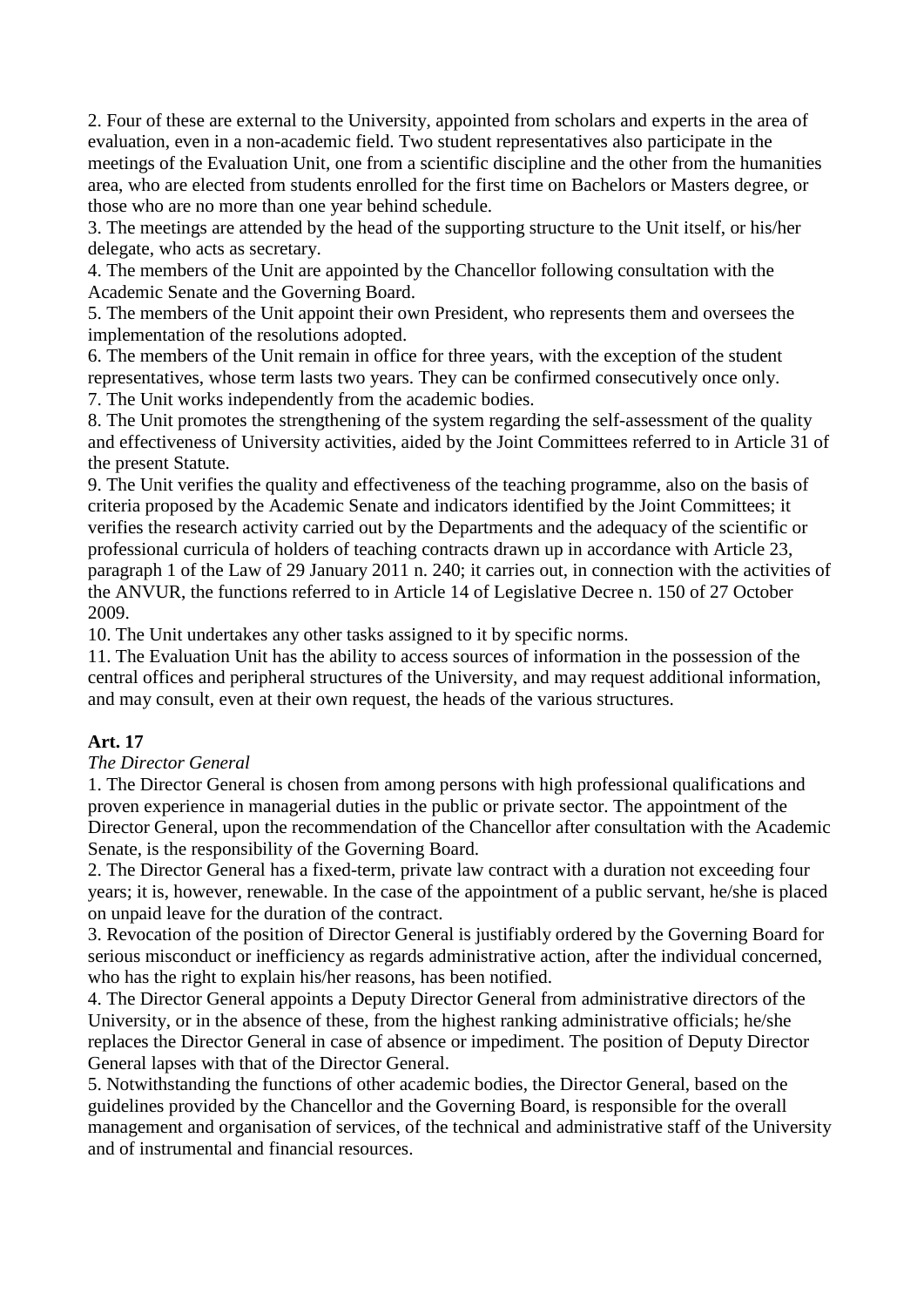6. The Director General, being responsible for the legality, impartiality, transparency and sound performance of the University administration, attends meetings of the Academic Senate and the Governing Board with the right to intervene but without the right to vote.

7. In particular, the Director General:

*a*) expresses opinions and makes proposals to the governing bodies in relation to matters under his/her own jurisdiction:

*b*) handles the overall organisation of resources and of the technical and administrative staff of the University, and is responsible for organisational, administrative, financial and technical management, with the power to implement acts of competence, negotiating and expense, including those of external relevance, expounding a general activity of management, coordination and control; *c*) has independent powers of expenditure within the limits of the budgetary commitments for the achievement of the objectives set by the governing bodies;

*d*) submits annually to the Academic Senate and the Governing Board a report on his/her activities and the results achieved as well as an operational plan for the following year as part of the threeyear programme, based on the strategic objectives set by the governing bodies and the resources allocated for this purpose;

*e*) ensures the implementation of plans, programmes and general guidelines established by the governing bodies, coordinating the activities of directors and those in similar positions and evaluating the results annually;

*f*) adopts acts relating to the general organisation of the managerial offices, may delegate the exercise of his/her functions to directors employed at the University for specific needs and within the limits of the law, and determines the remuneration of directors on the basis of position and results, according to the budget approved by the Governing Board and in compliance with the legal provisions in force;

*g*) proposes to the Governing Board the comprehensive programme of resources and professional profiles necessary for carrying out the entire administrative and technical activity of the University, including the aim of drafting the three-year planning document;

*h*) performs any other task assigned to him/her by law, by the Statute and by the Regulations of the University.

# **Section 3**

# **Departments and Faculties**

# **Section 3 – Departments and Faculties**

- Art. 18 (The Department)
- Art. 19 (Responsibilities and organisation)
- Art. 20 (Duties regarding teaching and resources)
- Art. 21 (Departmental bodies)
- Art. 22 (The Department Council)
- Art. 23 (The Department Committee)
- Art. 24 (The Director of the Department)
- Art. 25 (The Faculties)
- Art. 26 (Responsibilities and organisation)
- Art. 27 (Faculty Bodies)
- Art. 28 (The Executive committee)
- Art. 29 (The President)
- Art. 30 (The Teaching Board)
- Art. 31 (The Joint Committee)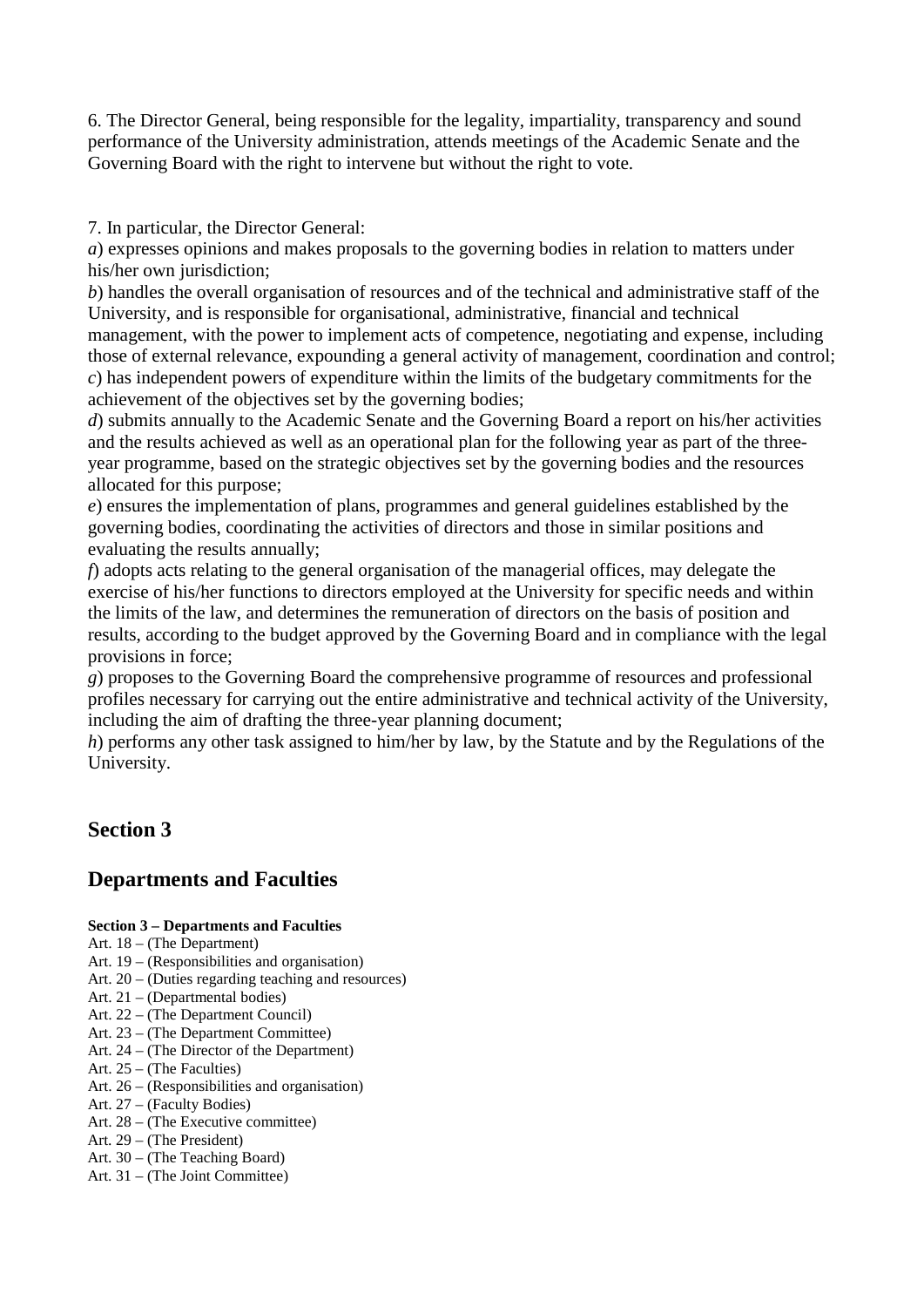# **Art. 18**

*The Department*

1. The Department is the primary organisational structure of the University, responsible for the carrying out of scientific research and of teaching and training activities.

2. Each Department is established within one of the three macro-areas defined by the General Regulations of the University and covers, entirely or predominantly, one of the academic fields referred to in Ministerial Decree n. 336 of July 29, 2011, with the possibility of including academic fields from other areas when this is justified by the substantiated needs of scientific research and teaching.

3. The activation, modification or closure of a Department is authorised by the Governing Board upon on the basis of a proposal by the Academic Senate.

4. In setting up or modifying a Department, a list is provided of related academic fields in relation to which the Department is authorised to propose calls for researchers and tenured professors. The same list is reproduced in the regulations of the Department, subject to approval by the Academic Senate.

5. The Department is made up of a number of tenured professors, tenured researchers and fixedtime researchers comprising no fewer than 35 individuals.

6. Each tenured professor, tenured researcher and fixed-term researcher is attached to a single Department, in which his/her academic field is already represented. The request to be transferred to a Department that does not include his/her academic field must be justified on the grounds of substantiated scientific and educational collaboration. The approval of the Academic Senate, in compliance with the request of the Department concerned, may also call for the inclusion of the field in question on the list and in the regulation referred to in paragraph 4.

7. The technical-administrative staff assigned by the Administration to work in a Department is considered to be functionally attached to that Department. The technical-administrative structure of the Department depends on the Director General.

# **Art. 19**

*Responsibilities and organisation*

1. The Department:

*a*) promotes and coordinates scientific research and those activities, also directed beyond the University, that are related or incidental to it, making available the facilities, services and equipment necessary for the carrying out of the research;

*b*) contributes, on the basis of criteria of rationality and efficiency, towards the organisation of teaching and training activities, also directed beyond the University, in each case assuming the main responsibility for one or more courses including Bachelors courses, I level Masters courses, PhDs, specialisation schools, teaching qualification course (TFA, in Italy) and II level Masters courses, and providing the necessary human, logistic and instrumental resources for the courses and for other didactic structures;

*c*) in relation to the objectives stated immediately above, prepares a three-year development plan with an indication of those academic areas in need of new staff resources, ensuring the sustainability of the training that is offered and adequate coverage for research activity.

2. The Department may independently organise courses, including Bachelor courses, I level Masters courses, PhDs, specialisation schools, teaching qualification course (TFA, in Italy) and II level Masters courses, the teaching of which is to be assigned predominantly to faculty staff from the same Department, by forwarding to the Academic Senate for approval its course programme and any subsequent amendment, and the proposal for the establishment of the relative Teaching Board, as specified in Article 30.

3. The Department has organisational and managerial autonomy, to be exercised in the manner and within the limits set by the General Regulations of the University and those relating to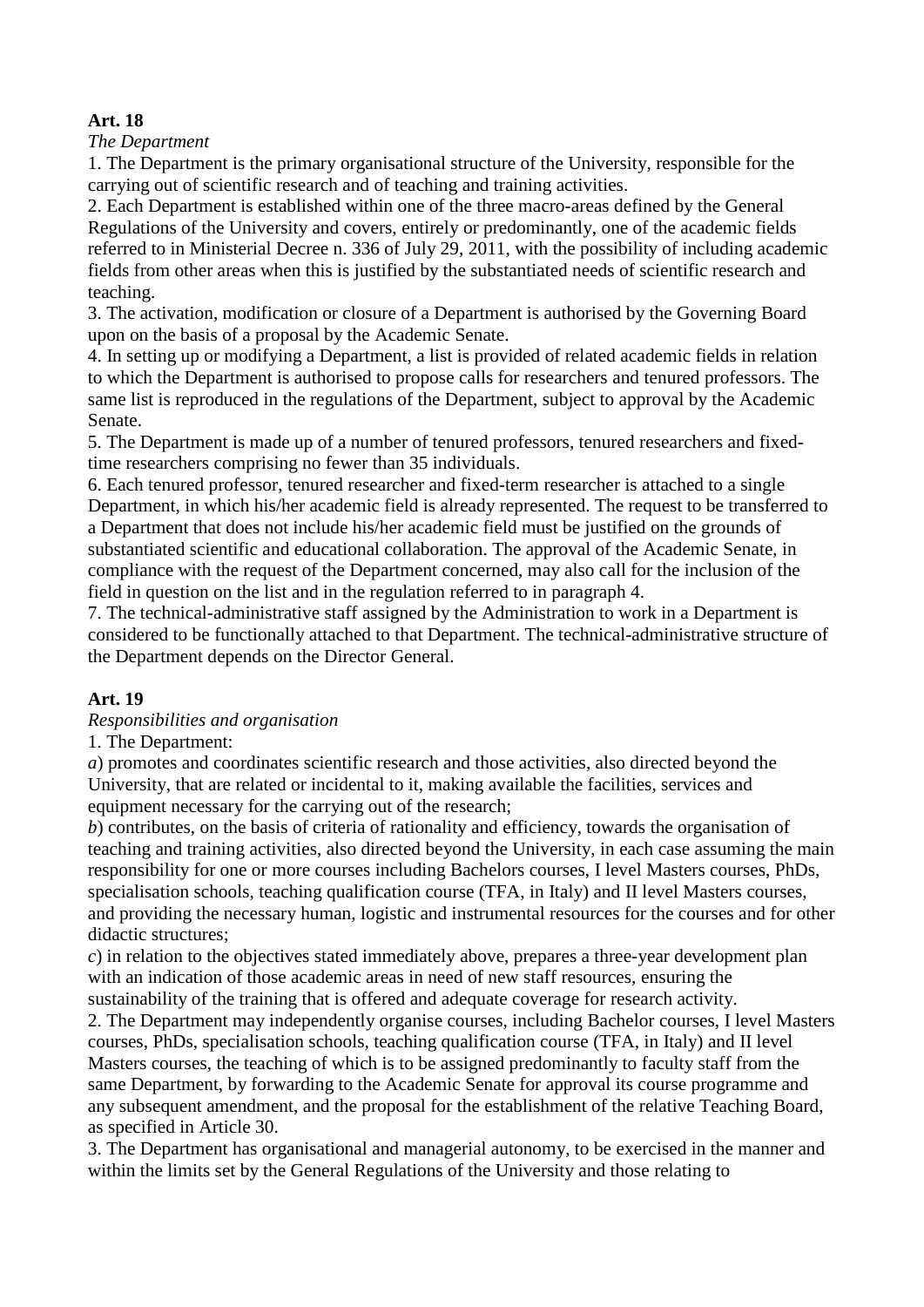administration, finance and accounting. The Department may enter into contracts, carry out research and provide services, provided this does not conflict with the institutional goals of the University. 4. The Department regulates the rules of its internal operations, with specific indication of the

academic areas pertaining to it, by means of its own regulation, voted by an absolute majority of the members of the Board, approved by the Academic Senate and, as regards matters within its competence, by the Governing Board, and issued by a decree from the Chancellor.

5. For specific requirements of a scientific nature, the Department may be divided into sections corresponding to particular functional thematic areas of research, in accordance with the provisions of the General University Regulations.

6. Departments that include teaching staff who combine their teaching duties and research with services of assistance belong to the coordination structure outlined in Article 26, paragraph 3.

# **Art. 20**

*Fields of competence regarding teaching and resources* 

1. The Department exercises the powers provided by law, by the Statute and by the regulations of the University. Among these, in particular:

*a*) it formulates proposals for the call of researchers and tenured professors, and assigns didactic and managerial duties to teachers in order to optimise their use according to criteria of rationality, competence and balance in relation to each category of teaching;

*b*) it determines the manner of using financial resources, and manages the logistical and instrumental resources entrusted to it by the Governing Board, reporting every need or deficiency in this respect to the governing bodies;

*c*) it ensures the best operation of the courses for which it is primarily responsible.

2. in the case referred to in Article 19, paragraph 2, the following responsibilities are also assigned to the Department:

*a*) it proposes to the governing bodies the establishment, operation, modification or cancellation of courses, including Bachelors courses, I level Masters courses, PhDs, specialisation schools,

teaching qualification course (TFA, in Italy) and II level Masters courses within its competence, in order to ensure the most efficient and effective provision of training;

*b*) it accepts responsibility for the teaching of Bachelors degree classes, I level Masters degree classes, and the specialisation schools within its competence;

*c*) it proposes to the Academic Senate the establishment of the Teaching Board referred to in Article 30 and the setting up of the Joint Committee referred to in Article 31;

*d*) it defines the number of places in those courses of study with a local entrance examination and organises the relevant admission test;

*e*) it monitors the selection procedure for places in courses of study with a national entrance examination;

*f*) it formulates curricula and approves the subsequent activation and deactivation of the lessons;

*g*) it approves calls for the covering of lessons and modules, through placements or contract, prepared by the Teaching Board;

*h*) it prepares the schedule of lectures, examinations and final examinations;

*i*) it manages relations and international mobility programmes and exchange schemes for students and teachers;

*j*) it formulates proposals for the University teaching regulations regarding matters within its competence;

*k*) it may establish advisory committees, consisting of individuals from outside the University, who are qualified in terms of expertise and experience, so as to have opinions on the establishment of new courses and changes to the teaching regulations.

# **Art. 21**

*Departmental Bodies*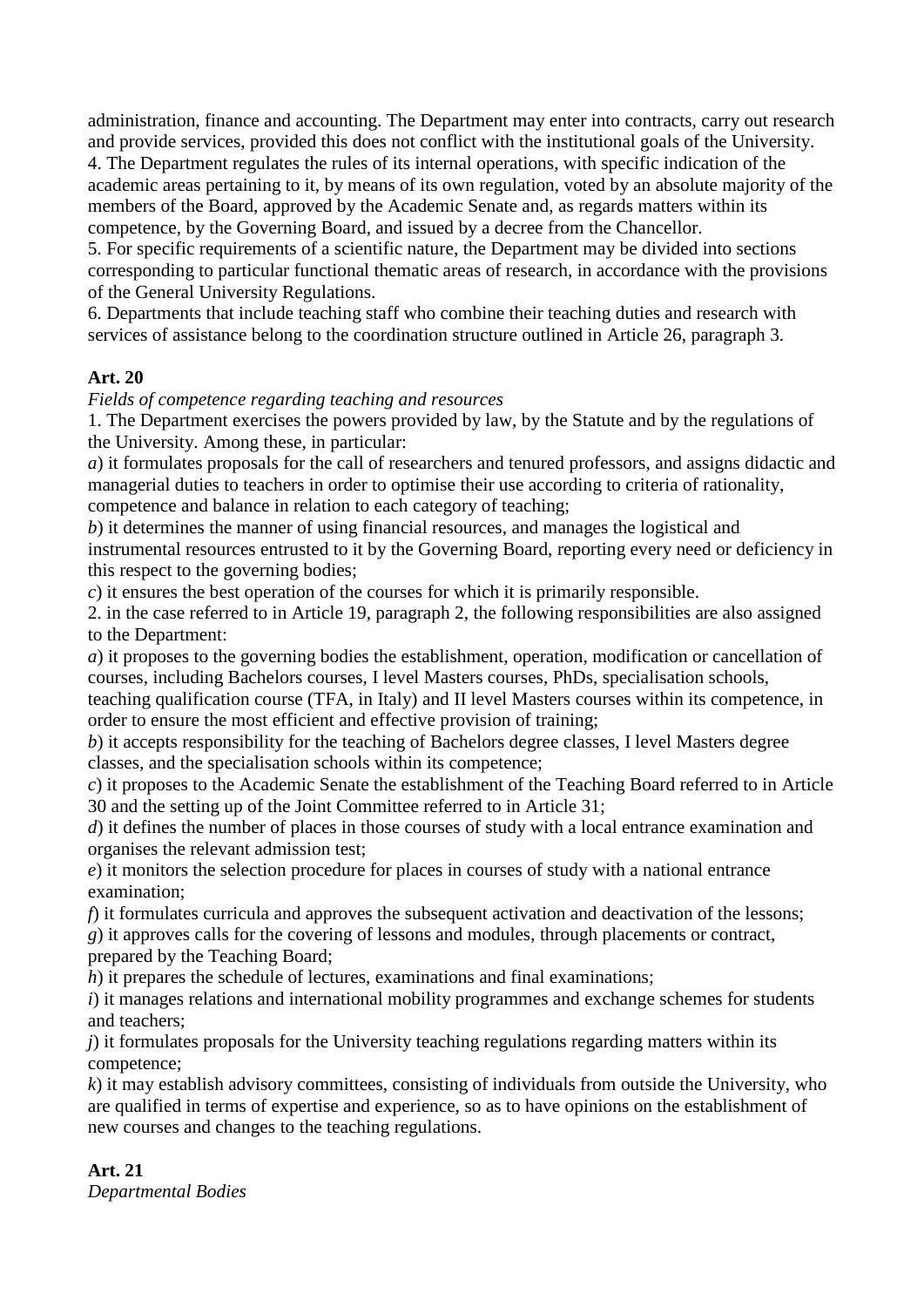1. The bodies of the Department are the Director, the Council and the Department Committee.

# **Art. 22**

# *The Department Council*

1. The Council is constituted of tenured professors, tenured researchers and researchers on fixedterm contracts; student representatives enrolled on relevant courses, making up 20% of the total number of other Council members; by a representation of technical-administrative staff, a representation of doctoral research students and a representation of research grant holders, respecting the numbers stated in the University's General Regulations. The administrative secretary will participate in Department Council meetings to take minutes and must be consulted on matters concerning administration and accounting.

2. Department regulations discipline the means by which other figures, acting in a consultancy capacity, including external figures, may participate in Board meetings. Their presence is not considered when calculating the quorum.

3. The Council co-ordinates, guides, plans and checks the Department's scientific and educational activity and carries out the tasks provided for by law, the University statute and regulations. Among them:

a) the evaluation of teaching staffs' scientific activity in order to attribute funding;

b) proposals to the Governing Board regarding the initiation of public calls for tenured professors and researchers as well as all other proposals concerning research, education and teaching and technical-administrative personnel in order to plan the three-year programme;

c) proposals to the Governing Board regarding calls for tenured professors. These should be adequately motivated and include the opinion of one or more respected members of the international scientific community, in line with the procedures established in the dedicated regulations and accompanied by the opinion of teaching staff, attached to other Departments, from the same academic area;

d) opinions regarding individual attachment requests and those concerning mergers with other Departments;

e) the approval of budget proposals that will flow into the University's overall balance sheet as well as the stipulation of agreements, contracts and fees.

# **Art. 23**

# *The Department Committee*

1. The Council sets up a Committee to which it delegates powers of ordinary administration. The composition of the Committee is established in the Regulations of the Department, ensuring adequate representation of all groups. The Director of the Department, assisted by the Administrative Secretary, chairs the Committee and reports to the Council on its activities.

# **Art. 24**

# *The Director of the Department*

1. The Director is the representative of the Department.

2. The Director convenes and chairs the Council and the Committee; monitors compliance with the law, the Statute and the Regulations of the University, and monitors the fulfilment of the obligations of teachers and students, where necessary indicating to the Chancellor the instances in which disciplinary action is necessary; for reasons of urgency he/she assumes by means of his/her own decree, acts proper to the authority of the Council or of the Committee when an immediate convocation is not possible, submitting such acts to ratification by the competent body at its first successive meeting which should be held no later than thirty days from the emission of the decree; exercises all of the powers expected of him/her by law, the Statute and the Regulations of the University; for the purpose of protecting the health and safety of workers in the workplace, he/she is considered on a par with the head of the structure; in relation to the courses referred to in Article 19,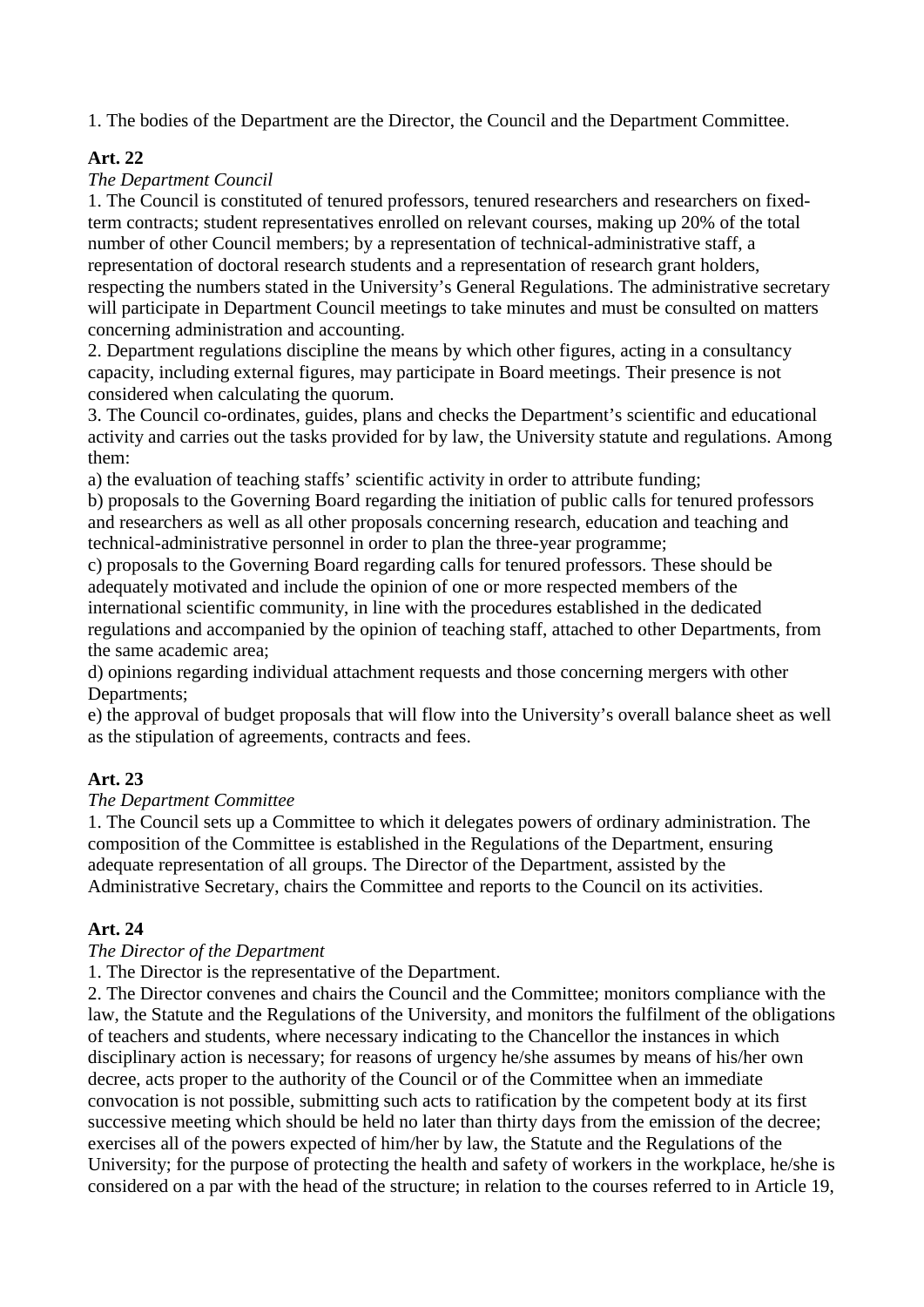paragraph 2, he/she appoints the members of examination and final examination sessions in accordance with the University teaching regulations.

3. For the carrying out of administrative duties and accounting, the Director is assisted by the Administrative Secretary or by a coordinator, in accordance with the administrative organisation of the University, which has the power to propose and must necessarily be consulted, for any act or measure regarding administration or accounting.

4. The Director is elected by the Department Council from Level I, full-time tenured professors, by an absolute majority of those entitled to vote in the first ballot, and by the majority of voters, equal to at least a third of the votes cast, in successive ballots; in the event of the unavailability of Level I professors, or of failure to achieve the required majority in the second ballot, electoral candidacy shall be extended to Level II, full-time tenured professors.

5. The Director is appointed by decree of the Chancellor, holds office for three years and may be reelected consecutively once only.

6. The Director appoints a Deputy Director from full-time, tenured professors of the Department. The Deputy Director, appointed by decree of the Chancellor, stands in for the Director in all of his/her functions in the event of impediment or absence.

7. The Director may delegate to another member of the Council some of his/her specific administrative responsibilities and those concerning the health and safety of workers in the workplace. This proxy does not preclude, however, the supervisory duties of the Director with regard to the activity carried out by the delegate.

# **Art. 25**

*The Faculties*

1. The Faculty is a structure that groups two or more Departments based on disciplinary similarities and functional needs. Its task is to coordinate didactic activities and the management of common services based on the principles of rationality and general and economic efficiency, in conformity with cultural and didactic projects that reflect the University's areas of scientific interest.

2. Whenever the didactic needs so dictate, a Department can belong to more than one Faculty. For purposes of the establishment of Faculties, each Department can only be counted once.

3. The Faculty is created by decision of the Governing Board on the proposal of the Academic Senate, after expression of a favourable opinion by the Departments involved.

4. The overall number of Faculties reflects the multi-disciplinary nature of the University within the limits established by law.

5. The General University Regulations define the conditions and requirements for the minimum number of Departments permitted to a single Faculty.

# **Art. 26**

# *Responsibilities and organisation*

1. The responsibilities of the Faculty are those provided for by law and by the Statute and regulations of the University; the Faculty is responsible for coordinating the courses it offers.

# 2. Specifically, the Faculty:

*a*) possesses the responsibilities listed in article 20, clause 2, subsection *a)* based on the indications of the component Departments, as well as those responsibilities provided for under subsections *d*) *e*) and *g*)-*m*); moreover, it coordinates the activities listed under subsection *f*) of clause 2;

*b*) shall indicate to the competent structures, in order to guarantee the maintenance and development of the course offering, a lack of a Faculty in specific academic areas, also for the purpose of meeting any obligations deriving from ministerial regulations;

*c*) shall propose to the Academic Senate, after considering the opinions of the Departments in the Faculty, the creation of the Teaching Boards as prescribed in article 30 and establishes the Joint Committee as provided for in article 31;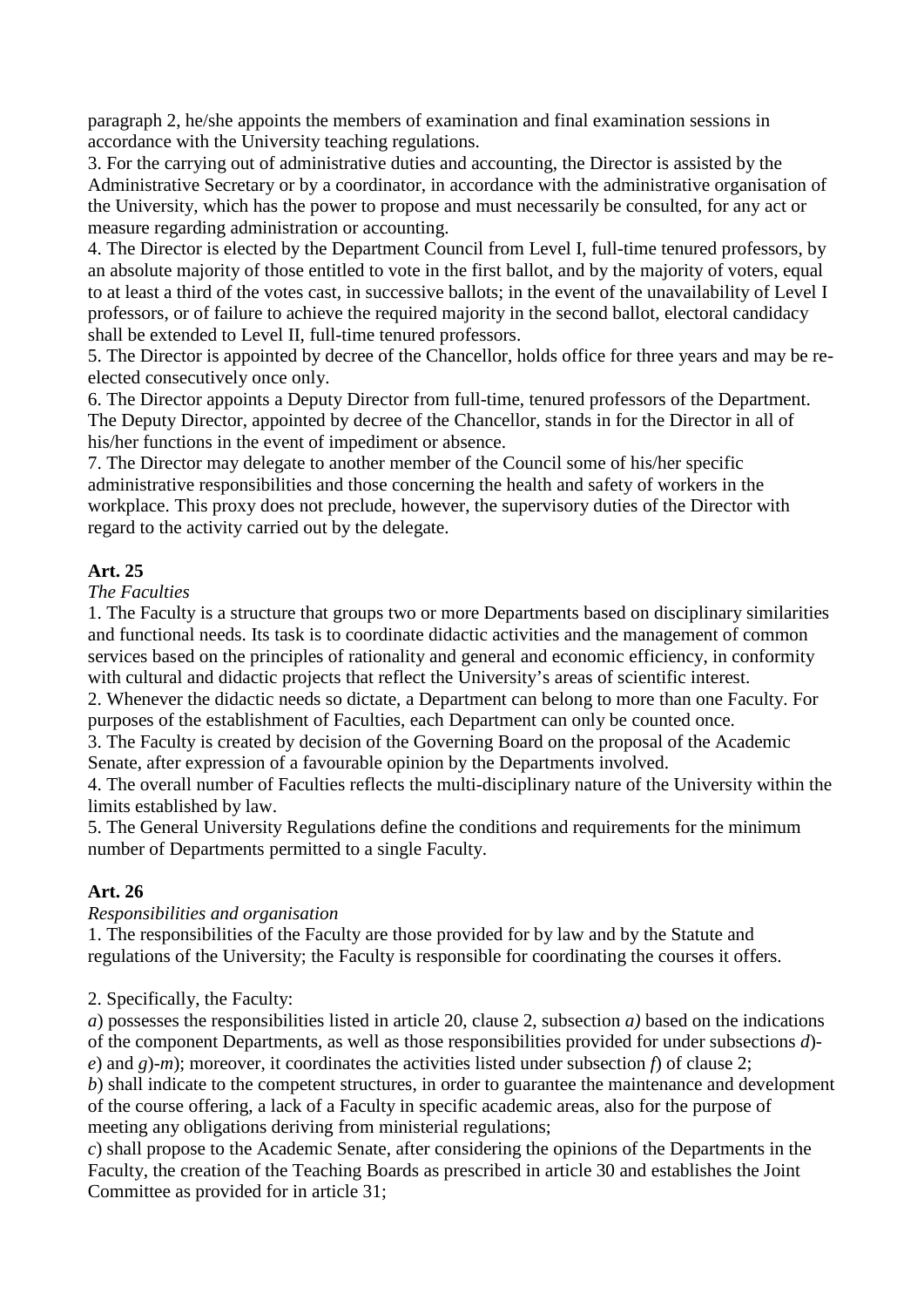*d*) shall optimise, based on the criteria of rationality, competency and a balanced division of teaching responsibilities, the use of teaching-related human resources required by the Faculty's Departments;

*e*) shall coordinate and oversee the didactic activities of the Departments and see that they conform to the legal, statutory and regulatory norms in order to ensure the quality of the course offering; *f*) shall coordinate the use of financing for teaching purposes and for the requisite resources, as well as for the common services for which it is responsible, as well as indicate to the governing bodies any needs or shortcomings in this regard.

3. The Faculty to which the Departments belong (see article 19, clause 6) must fulfil the responsibilities regarding its relationship with the National and Regional Health Services as well as with the local authorities and institutions operating in the health sector, including those relationships with institutions belonging to the educational and training network of the schools of specialisation. Specifically, the Faculty must ensure the inseparability of the health assistance functions with regard to its main teaching and research roles and undertake the organisation of professional training.

As regards the performance of the above functions, the Faculty will coordinate and integrate the development plans of its Departments, expressing its opinion about proposals from the Departments regarding the hiring of researchers and tenured professors.

4. The Governing Board can entrust the Faculty with management autonomy in the form of and within the limits provided for, in the administrative, financial and accounting regulations of the University.

5. The technical-administrative personnel designated by the administration to provide services to the Faculty are considered to be a functioning part of the Faculty. The technical-administrative structure of the Faculty comes under the Director General.

# **Art. 27**

*Faculty Bodies*

1. The President and the Executive Committee represent the Faculty bodies.

# **Art. 28**

*Executive Committee*

1. The Executive Committee adopts Faculty resolutions, especially related to the competences outlined in article 26, paragraphs 1, 2 and 3.

2. The Executive Committee is constituted by:

a) the Faculty President;

b) the Deputy President;

c) the Department Directors attached to the Faculty;

d) by a representation of specialising physicians enrolled in the Schools of Specialisation, in reference to the Faculty and in accordance with article 26, paragraph 3;

e) by Department Council Presidents, course co-ordinators, co-ordinators of doctoral courses, where managed by the Faculty, members of the Department Committees nominated by individual Department Councils as well as, for Faculties as in the article 26, paragraph 3, by a representation of teaching staff who provide assistance in directing complex groups. These figures will have a presence on the Executive Committee, respecting the numbers established in the Faculty regulations and, in any case, numbering no more than 10% of the attached Department Councils' members, also considering the representativeness of the teaching staff;

f) by a representation of elected students from relevant courses, making up 20% of the total number of Executive Committee members, elected by student representatives serving on the attached Department Councils.

3. The Executive Committee governs the functioning of the Faculty through the regulation, dependent upon an absolute majority vote of its members and with the approval of the Academic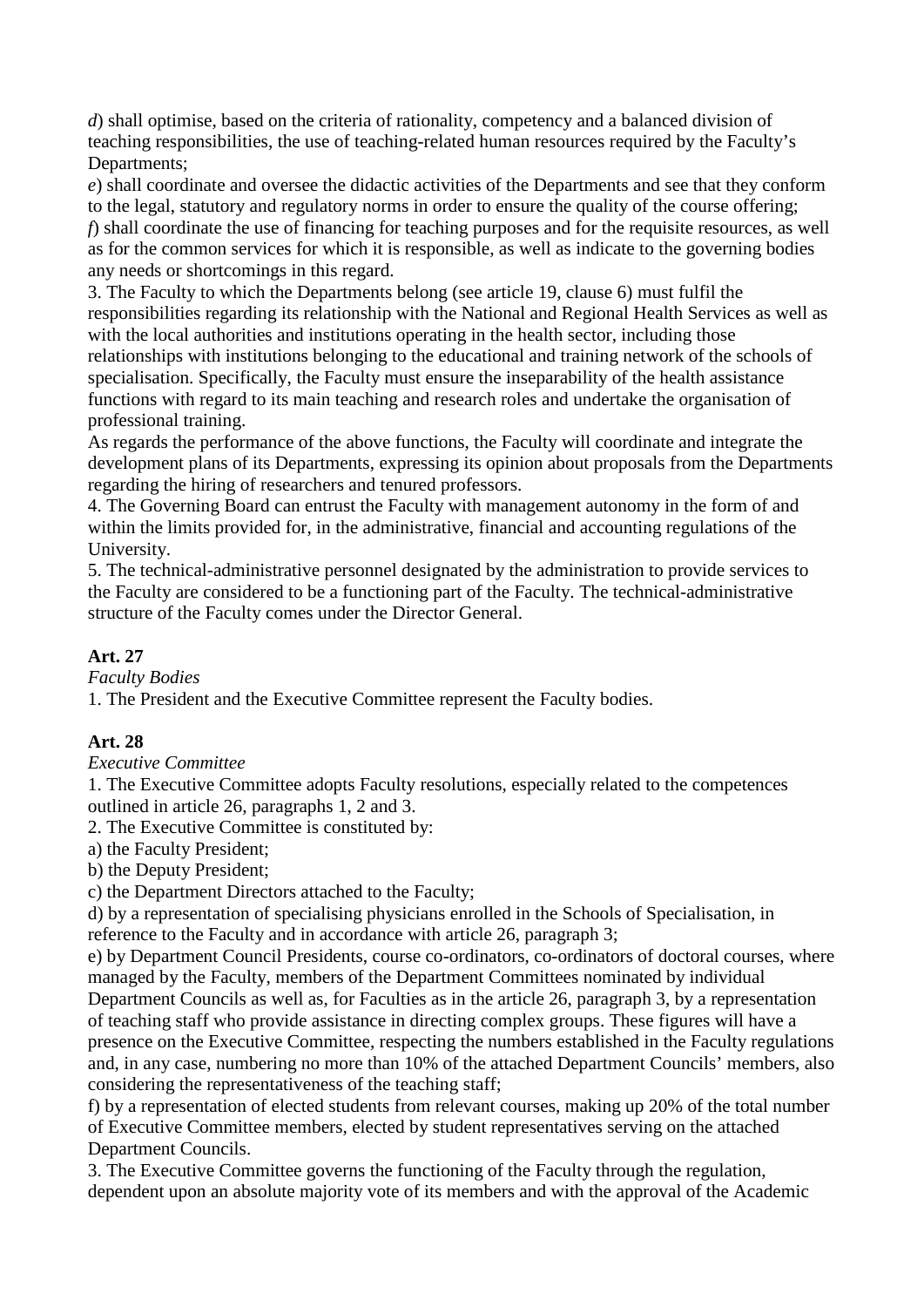Senate and, for the aspects under its competence, the Governing Board. The regulations are issued by a Chancellor's decree.

4. The Executive Committee may call meetings of all members of the Department Councils attached to the Faculty for consultancy and advisory reasons.

5. Upon invitation of the President, non-members of the Executive Committee may participate in meetings on the grounds of their competence in providing advice on specific subjects. These individuals will not have voting rights.

6. Executive Committee members hold their positions for three academic years and may be reelected consecutively only once.

# **Art. 29**

#### *President*

1. The President represents the Faculty, convenes and chairs the Executive Committee, and issues the decisions of the Committee.

2. The President is elected by the Executive Committee from the tenured full-time professors teaching on courses offered by the Faculty. The election procedure is detailed in the University General Regulations.

3. The President is appointed by Chancellor's decree for a period of three academic years and can be re-elected consecutively only once.

4. The President designates a Deputy President chosen from the tenured full-time professors; the Deputy President fulfils all the functions of the President when the latter is absent or unable to perform his/her duties.

5. The President appoints the members of the examinations and final examinations committee as provided for in the Faculty regulations.

6. With reference to article 26, clause 3, the President represents the Faculty in its relations with the National and Regional Health Service, its hospitals and health companies, the IRCCS and other associated health organisations; the President also coordinates the relations between the management of the Schools of Specialisation and the National and Regional Health Services.

# **Art. 30**

#### *Teaching Board*

1. The Teaching Board is the body, established by the Academic Senate acting on proposals from Departments or Faculties, having consulted the attached Departments, which co-ordinates degree courses of the same class and Masters degree courses linked to them, respecting the competences and guidance of the Departments that organise the courses.

2. The Teaching Board oversees only one course for single-cycle Masters degrees or in cases in which courses could not otherwise be organised.

3. The Teaching Board is composed of faculty members teaching on courses of their pertinence, and a representation of elected students enrolled on these courses, numbering 20% of the total number of tenured teaching staff and researchers. Quorum is calculated on the presence of tenured teaching staff, researchers and students.

4. The functions of the Teaching Board are governed by specific regulations.

5. The Teaching Board elects a President from its teaching staff membership, in line with the procedures established in the University's General Regulations. The President, nominated by Chancellor's decree, holds the post for a period of three years and may be re-elected once only. 6. The Teaching Board carries out all of the tasks attributed to it by law and by University

regulations, in particular, it:

a) nominates a co-ordinator for each course;

b) organises non-selective tests to assess students' educational competences prior to beginning degree courses without an enrolment cap, recommends appropriate support courses for students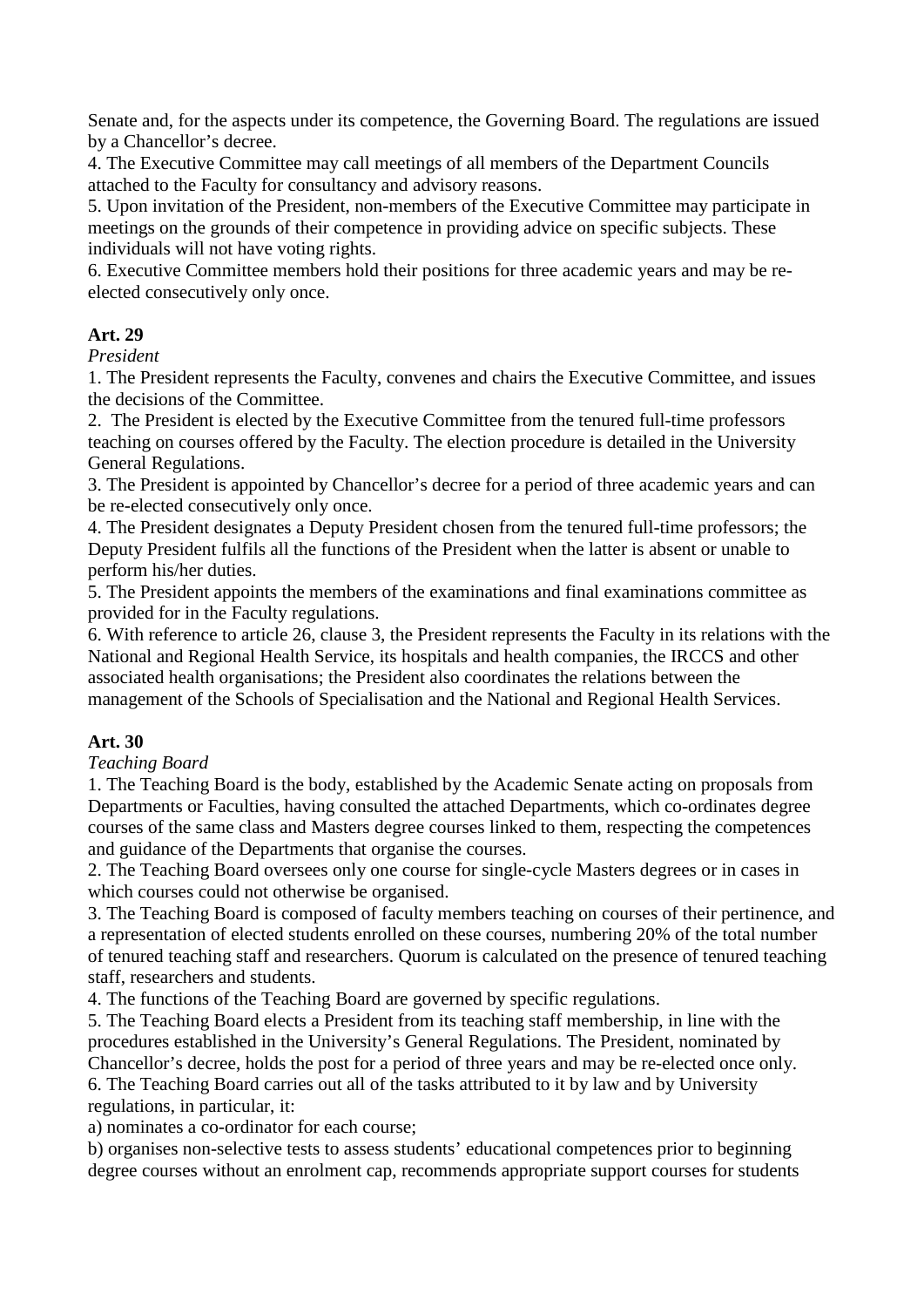with educational deficits, to be taken in the first year of the degree course, and co-ordinates the organisation of said courses;

c) verifies that students hold the curricular requisites established for access to Masters degree courses without an enrolment cap and verifies the educational background of students enrolling; d) examines and approves degree and Masters degree student study plans;

e) co-ordinates teaching activities for the attainment of degrees and Masters degrees;

f) supervises course requests and proposals for the conferment of teaching positions by placement or contract;

g) proposes or expresses opinions regarding modifications to degree and Masters degree courses;

h) proposes to the Faculty or Department public calls for teaching through placements or contracts.

7. If a Department has a limited number of homogeneous courses, the functions of the Teaching Board may be undertaken directly by the Department Council, with the participation and voting rights of teaching staff not attached to the Department who hold any position on the said courses, in accordance with the attributions indicated in paragraph 6. In such cases, only tenured teaching staff, researchers and student representatives are considered when assessing the Board-meeting quorum. 8. Regarding inter-University courses, the constitution and functioning of the Teaching Board are regulated by a specific agreement between the participating institutions.

# **Art. 31**

*Joint Committee*

1. In the situations outlined in article 19, clause 2, a Joint Committee composed of Faculty and students will be formed in each Faculty and Department concerned for the purposes of overseeing the course offerings and quality of teaching, as well as the student services provided by Faculty and researchers. The committee will also select indicators for the evaluation of results and formulate opinions regarding the creation or elimination of degree programmes.

2. The composition and responsibilities of the Joint Committee are determined by the General University Regulations.

# **Section 4**

# **Structures and support bodies for scientific research and for teaching and training activities**

Art. 32 – (University library system)

Art. 33 – (University museum system)

Art. 34 – (University archives)

Art. 35 – (Research and service centres)

# **Art. 32**

*University Library System*

1. The University library system is comprised of the structures and services aimed at guaranteeing the enjoyment, acquisition and preservation of the University's collection of documents and at providing the necessary support to scientific and teaching activities.

2. The University library committee is the body that plans and manages the University library system.

3. The structure and operation of the University library system are disciplined by specific regulations.

# **Art. 33**

*University museum system*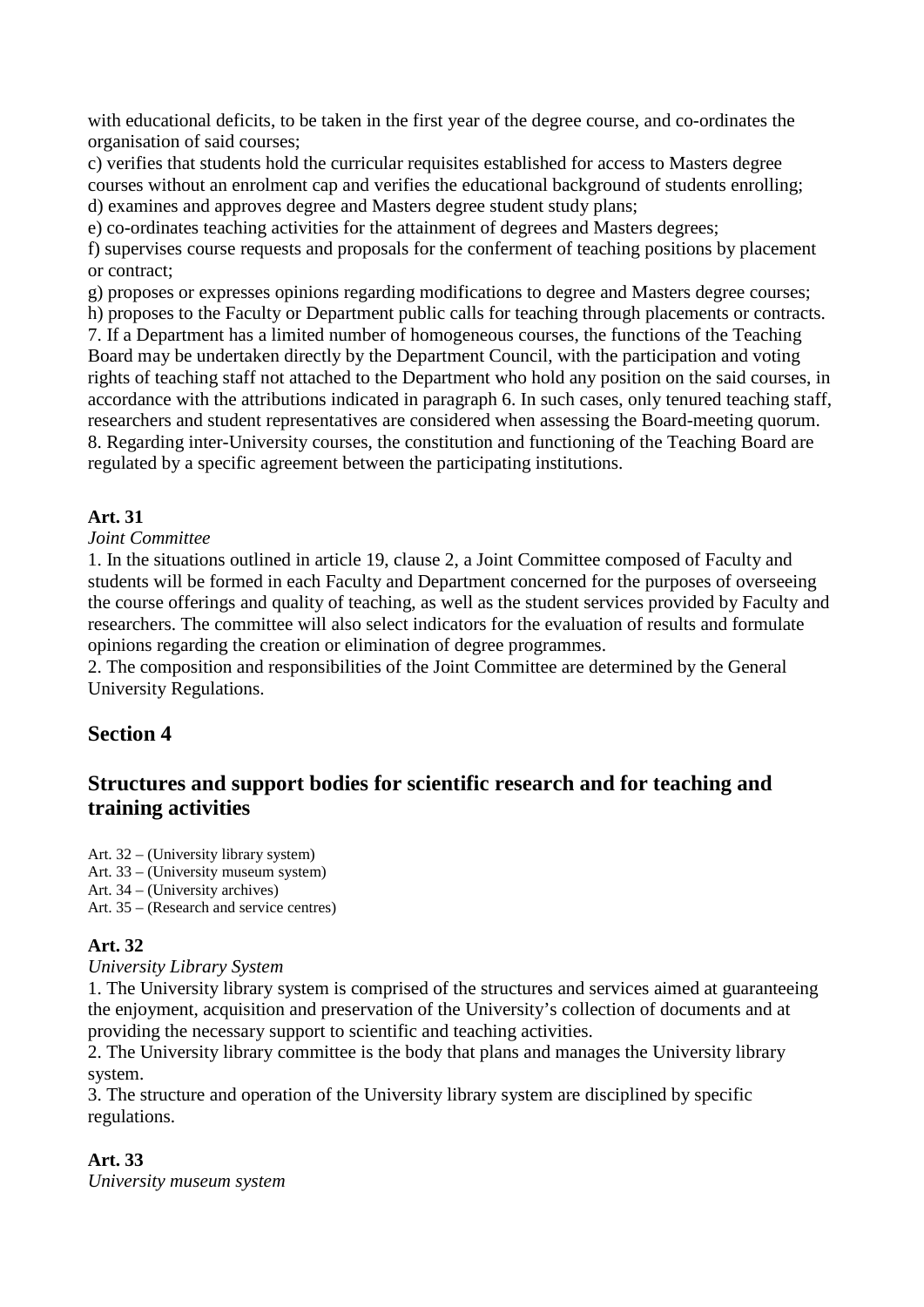1. The University museum system organises, preserves and permits the general public to enjoy collections of material of significant historical and scientific interest, while also supporting research, teaching and training, taking all possible steps to maximise the value of these collections for a vast public by collaborating, when possible, with other University structures and local, national and international cultural bodies.

2. The structure and operation of the University museum system are disciplined by specific regulations.

# **Art. 34**

*University archives*

1. The University archives preserve the University's historical memory by ensuring the preservation, consultation and trustworthiness of the documents they house.

2. The structure and operation of the University Archives are disciplined by the existing regulations in this regard.

# **Art. 35**

*Service and research centres*

1. As regards intensive research or research of significant interest involving multi-year projects, the possibility exists for the creation of research centres and centres of interdepartmental research; that is, forming or participating in inter-University centres or consortiums.

2. In order to provide the University with activities of particular relevance and common interest for several structures, Service Centres may also be instituted.

3. The creation, operation and evaluation of the Centres' activities, including participation in external bodies, are disciplined by specific regulations approved by the Academic Senate based on the opinion of the Governing Board.

# **Section 5**

# **Didactics**

Art. 36 – (Degrees awarded by the University)

Art. 37 – (Degree programmes offered by the University)

Art. 38 – (Didactic regulations)

Art. 39 – (Rights and duties of students)

Art. 40 – (Student participation in University bodies)

# **Art. 36**

*Degrees Awarded by the University*

1. The University awards the following degrees:

*a*) Bachelors Degree (L)

*b*) Masters Degree (LM)

*c*) Specialisation Degree (DS)

*d*) Research Doctorate (DR)

*e*) All other types of degrees provided for by law.

2. Based on specific conventions, the University of Pavia also issues degrees jointly with other Italian or foreign universities or University-level Institutes (see clause 1).

3. University teaching regulations list the degrees issued and the structures that provide the relative degree programmes.

4. Courses required for obtaining degrees can also be organised through agreements with other universities, Italian and foreign university-level institutes, and university residence halls (c*ollegi*).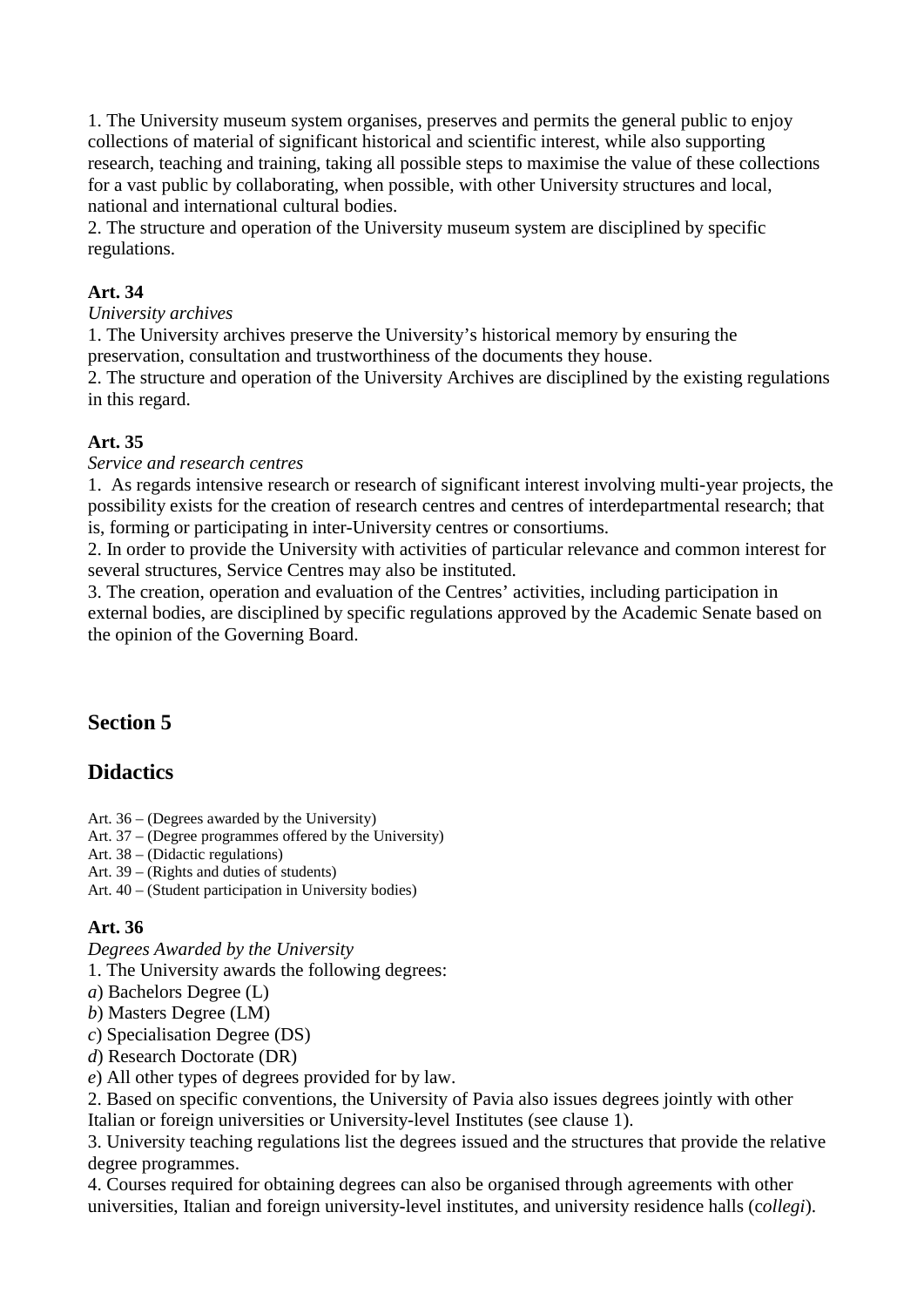# **Art. 37**

# *Degree programmes offered by the University*

1. The University offers:

*a*) courses required for degrees, as described in the previous article;

*b*) courses for the cultural, scientific and professional training of graduates, including refresher courses;

*c*) courses which are part of international post-graduate training schools;

*d*) training courses for technical-administrative personnel.

2. The offering, modification and elimination of courses are decided by the Governing Board based on the obligatory opinion of the Academic Senate.

# **Art. 38**

# *Teaching organisation*

1. The teaching organisation, types of courses and their implementation follow University teaching regulations, in accordance with the general principles set out in the Statute and current regulations. 2. The University teaching regulations also determine the manner in which the examination

committees are established (including the committee for the 'viva voce' thesis defence) in order to ensure a collegial approach and the publication of the examination results.

3. Doctoral research courses are disciplined by specific regulations.

# **Art. 39**

*Student rights and duties*

1. The University seeks to develop the personality and civic-mindedness of students through the academic experience offered to them, recognising their right to participate in University matters and affording them freedom of expression and academic and cultural autonomy.

2. The students have the duty, through their studies and participation in University life, to contribute to the cultural development of the academic institutions and of society as a whole.

3. Students participate in didactic activities in compliance with the University Code of Ethics, its regulations and the decisions of the competent structures.

4. A specific Charter, approved by the Academic Senate, regulates the rights and duties of students regarding their right to education, the quality of teaching and services, exams, educational costs and mobility.

# **Art. 40**

# *Student Participation in University bodies*

1. Students can participate in University bodies and exercise their right to vote for their representatives in compliance with specific laws, the University Code of Ethics and University regulations.

# **Section 6**

# **Right to education, student bodies and student services**

- Art. 41 (Initiatives for the right to education)
- Art. 42 (Standing student committee)
- Art. 43 (Student council)
- Art. 44 (Tutorials)
- Art. 45 (Student collaboration in University services)
- Art. 46 (Information on students' right to education)
- Art. 47 (University sports activities)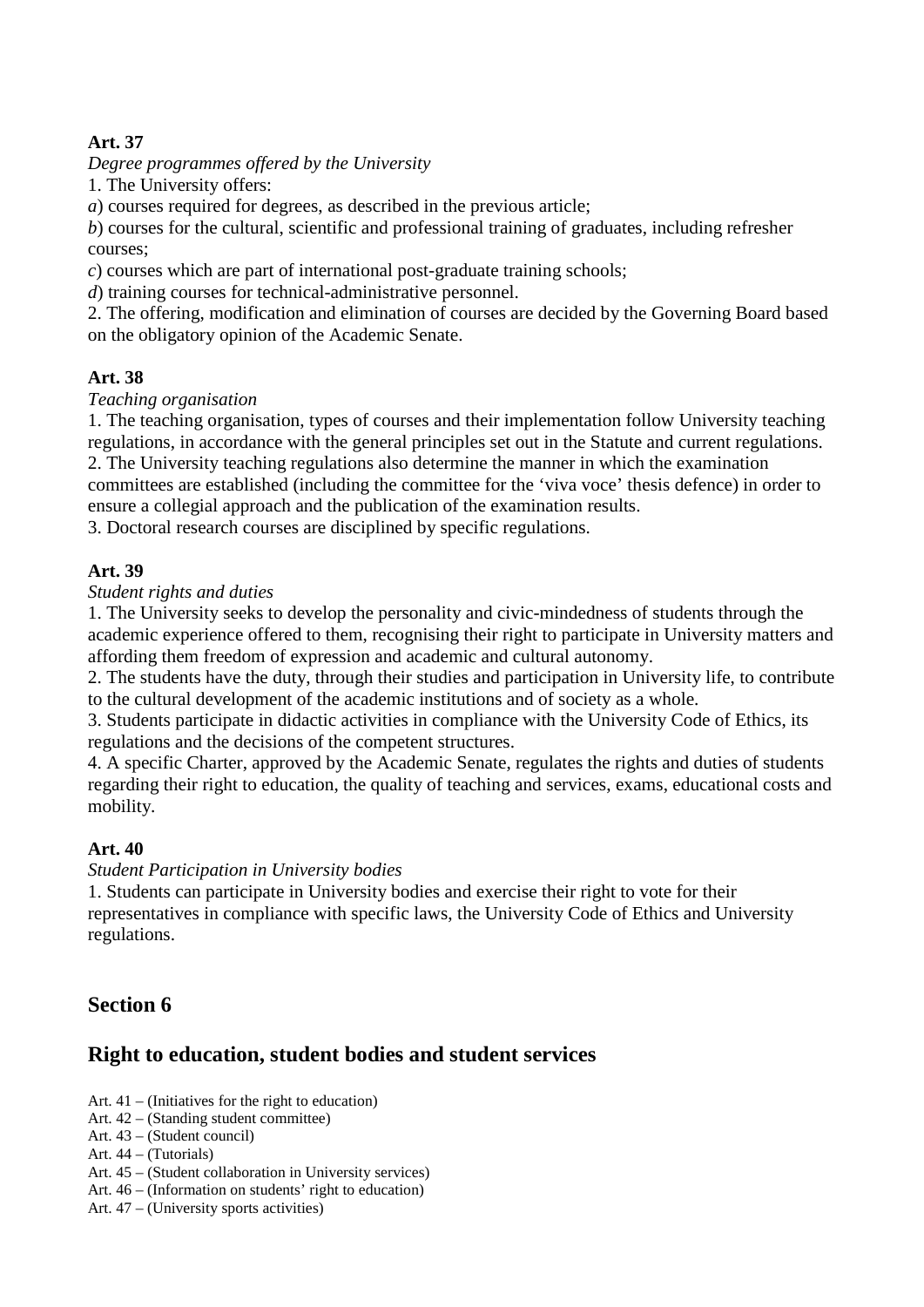# **Art. 41**

# *Initiatives for the right to education*

1. The right to education regards all the actions undertaken to overcome any obstacles, economic as well as socio-cultural, to the profitable attendance of University courses.

2. The University views an effective right to education policy as an institutional objective. In order to achieve this and to fulfil the aims described in article 2, as well as to comply with existing regulations, the University collaborates with the University entity that organises the Right to University Education (EDiSU). The aim is to allow capable and deserving students who lack sufficient means to access to University studies.

3. The University payment policy is progressive, equitable and takes into consideration economic hardship cases in order to achieve social solidarity and an equitable sharing of the costs of University education.

4. To the extent that resources allow, the University:

*a*) uses means and promotes services aimed at students in general, such as the awarding of scholarships, health assistance, housing, transport and food services, as well as access to cultural, recreational and sports activities;

*b*) provides guidance to students, even through one-to-one counselling, to enhance their chances of educational success;

*c*) promotes student collaboration in initiatives, through part-time activities, to improve the quality of services;

*d*) facilitates course attendance and individual study by making the appropriate space available and setting opening hours for libraries and laboratories that meet student needs.

# **Art. 42**

*Standing student committee*

1. In order to establish a continuing relationship between the service users and the University, a permanent student committee has been established, whose joint membership and functions are determined by specific regulations approved by the Academic Senate based on decisions taken by the Governing Board.

2. The elected student representatives on the Academic Senate and the Governing Board are members of the committee.

3. The committee has decision-making powers regarding the distribution of funds for the promotion and support of student cultural and recreational activities.

# **Art. 43**

*Student Council*

1. The Student Council offers proposals and consultancy to University institutional bodies.

2. The Council expresses compulsory opinions on the following subjects:

a) instances in which the right to education is enacted;

b) modifications to student fees and contributions;

c) regulations regarding course access.

Opinions are regarded as favourable when, for whatever reason, no response is received within 15 days of the transmission of the text to the Council.

3. The Council is composed of:

a) student members of the Governing Board, the Academic Senate and Governing Board of the Organisation for the Right to University Education (EDiSU);

b) by three students from each Department designated internally by student representatives on the Department Council in order to ensure that, where possible, each degree class is represented;

c) by a doctorate researcher for each macro-area designated internally by doctorate researchers on attached Department Councils.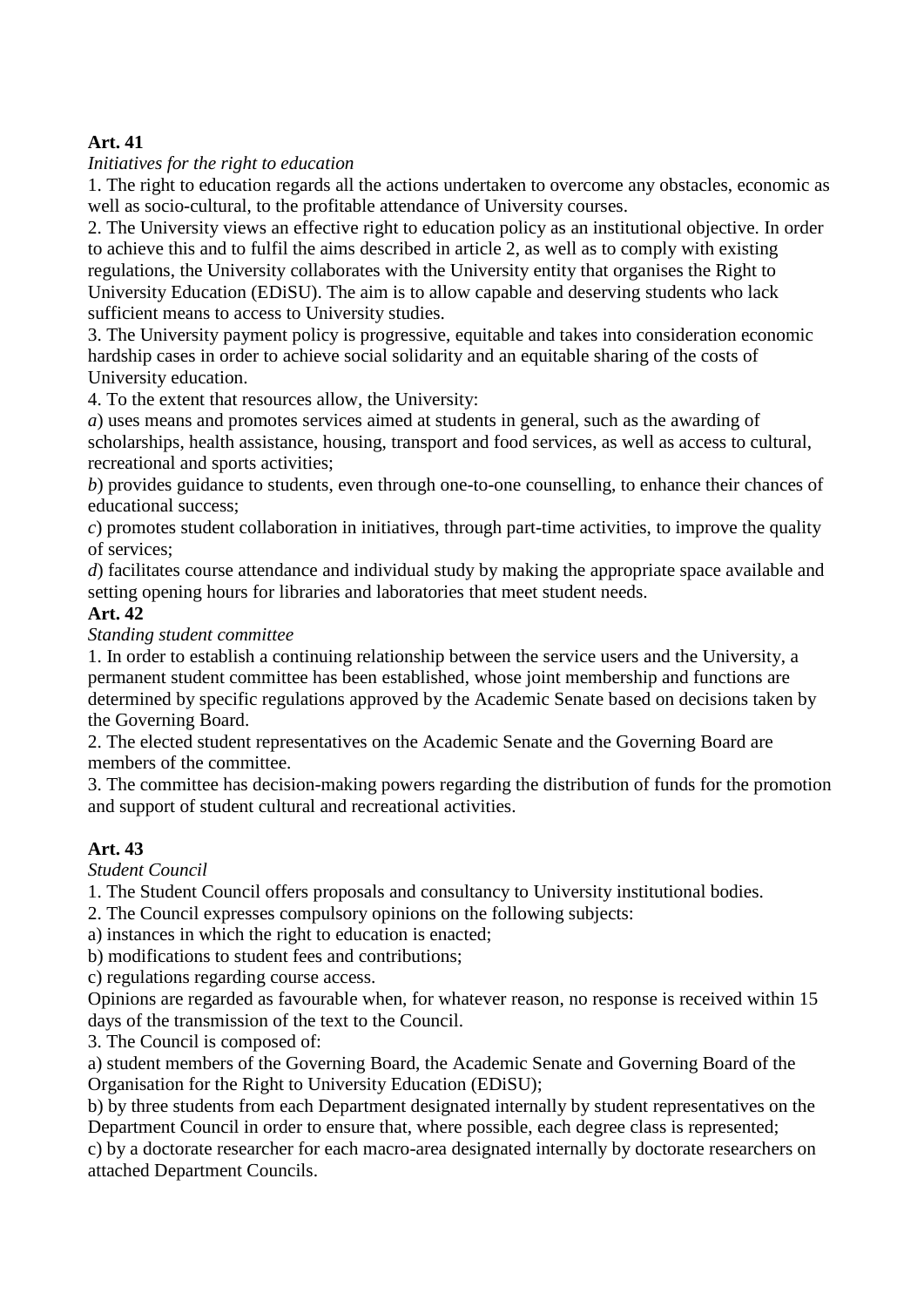4. Members of the Council hold their position on governing bodies and Department Councils for the entire duration of the mandate.

5. The Council has its own regulations to oversee its functions, operating under absolute majority decisions.

# **Art. 44**

# *Tutorial*

1. The aim of tutorials is to guide and assist students during their studies and make them actual participants in the educational process, in part through their direct involvement.

2. University teaching regulations determine the organisation of tutorial services, when appropriate through collaboration with student representatives.

# **Art. 45**

# *Student collaboration in University services*

1. In conformity with existing regulations, the University promotes student collaboration in servicelinked activities – with the exception of teaching and administrative activities – for which they are paid from the University budget.

# **Art. 46**

*Information on students' right to education* 

1. Adequate information regarding right-to-education initiatives is ensured in order to favour student participation.

# **Art. 47**

*University sports activities*

1. The committee for University sports oversees the management of sports facilities and the carrying out of sports activities.

2. The composition, responsibilities and functioning of the University sports committee are defined by specific regulations approved by the Governing Board.

3. The sports programmes approved by the committee and the management of University sports facilities can, through appropriate conventions, be carried out by the University Sports Centre (CUS).

# **Section 7**

# **Personnel Organisation**

- Art. 48 (General organisational criteria)
- Art. 49 (Rights and duties of the faculty)
- Art. 50 (Awards fund)
- Art. 51 (Disciplinary board)
- Art. 52 (Management)
- Art. 53 (Technical-administrative personnel)
- Art. 54 (Insurance cover)

# **Art. 48**

# *General organisational criteria*

1. The organisation and the activities of the University are divided into policy management, whose function is to set the guidelines and general plans and to verify the results, and general management, which is responsible for the organisational, technical, financial and administrative management of the University.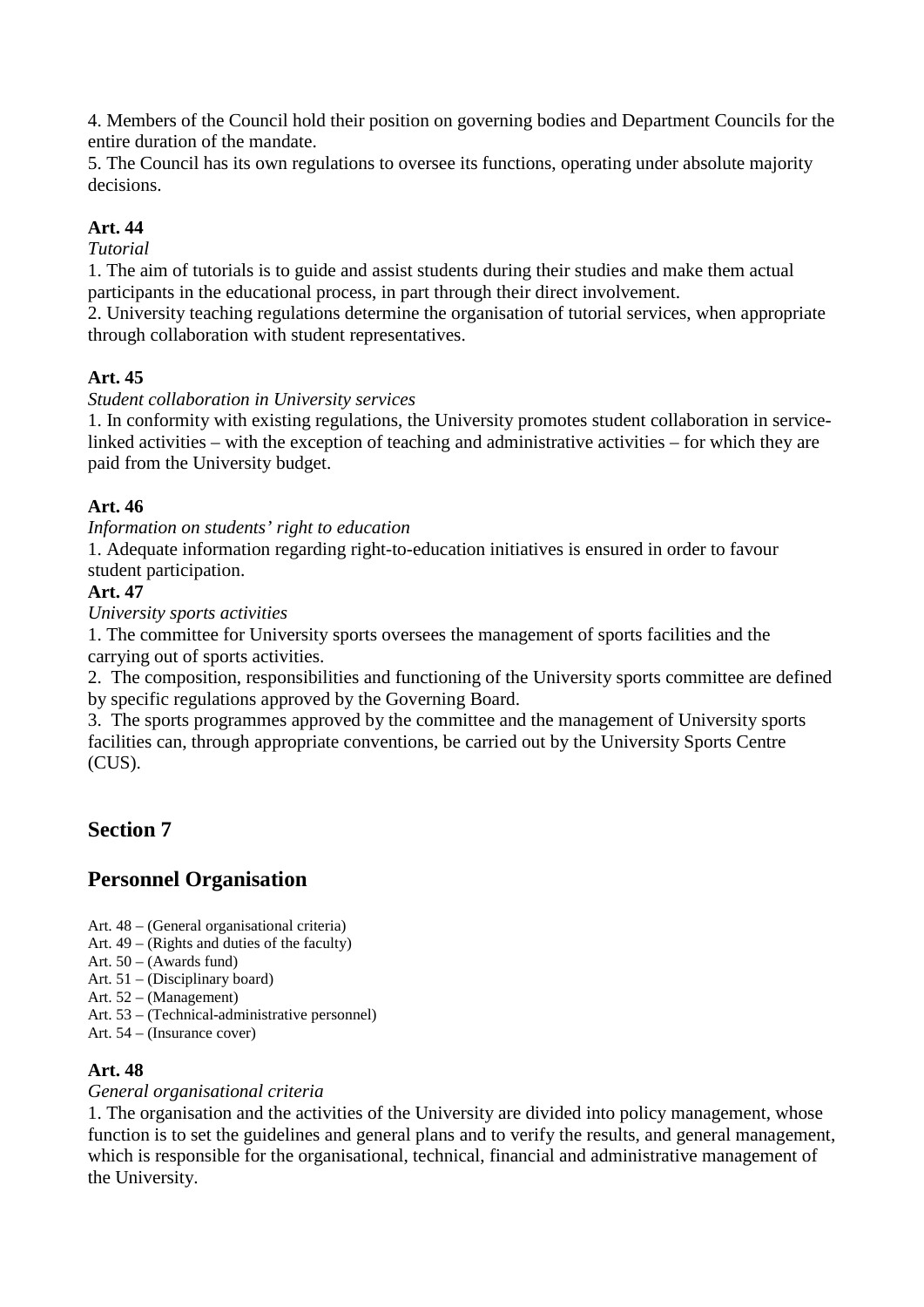2. The Chancellor, Governing Board and Academic Senate are given specific responsibilities for policy management.

3. The Director General coordinates the activities of the managers and technical-administrative personnel in order to achieve the objectives set by the policy directorate, based on criteria of general and economic efficiency and effectiveness.

4. The administrative structure, personnel and financial management are based on principles of administrative uniformity and integrality and aim to ensure the establishment of responsibilities and the evaluation of results.

5. The administrative organisation is disciplined by the present section and by specific operational regulations which are subject to existing regulations and contractual obligations.

6. The general organisation of the technical-administrative structures is defined by the Governing Board on the proposals from the Director General based on his authority and after the Academic Senate has expressed its opinion.

# **Art. 49**

*Rights and duties of the faculty*

1. Professors and researchers:

*a*) undertake research and teaching as provided for in existing University norms and regulations and in compliance with the decisions of the competent structures in this regard;

*b*) participate in the meetings of the collegial bodies and carry out the internal organisational tasks assigned to them;

*c*) fulfil the self-certification duties regarding the teaching and service activities in the specific manner described in the University regulations;

*d*) promptly inform the competent structure of situations of incompatibility and conflict of interest that may arise in the performance of their institutional responsibilities;

*e*) present to the competent academic bodies specific reports on their overall teaching, research and management activities.

2. Faculties teaching clinical subjects fulfil the healthcare responsibilities linked to their institutional tasks, complying with the obligations set out in University conventions with health centres.

3. The rights and duties of faculties are regulated by University legislative and statutory and regulatory norms.

4. In cases of violations of the Code of Ethics, the Academic Senate can decide to privately address the matter with the individual involved or, in cases of serious or repeat violations, issue a written censure regarding the behaviour in question, which is then recorded on his/her individual file.

# **Art. 50**

*Awards fund*

1. In order to favour and improve the quality of teaching and scientific research, an awards fund has been established by the University to reward professors and researchers.

2. Fund proceeds are regulated by the applicable laws and regulations, specifically:

*a*) funds attributed to the University from MIUR based on an attainment evaluation;

*b*) funds deriving from the sums not awarded to teaching as a result of a negative evaluation;

*c*) any eventual funds deriving from third parties and other public or private finance.

3. Related to point *c*), additional funds are available for teaching staff and for technical-

administrative personnel who contribute to the acquisition of third-party contracts or private finance, within the limits of fund resources not deriving from public finance.

4. The administration board, subject to the opinion of the evaluation group, will deliberate the distribution of funds based on the criteria set out by the specific regulations.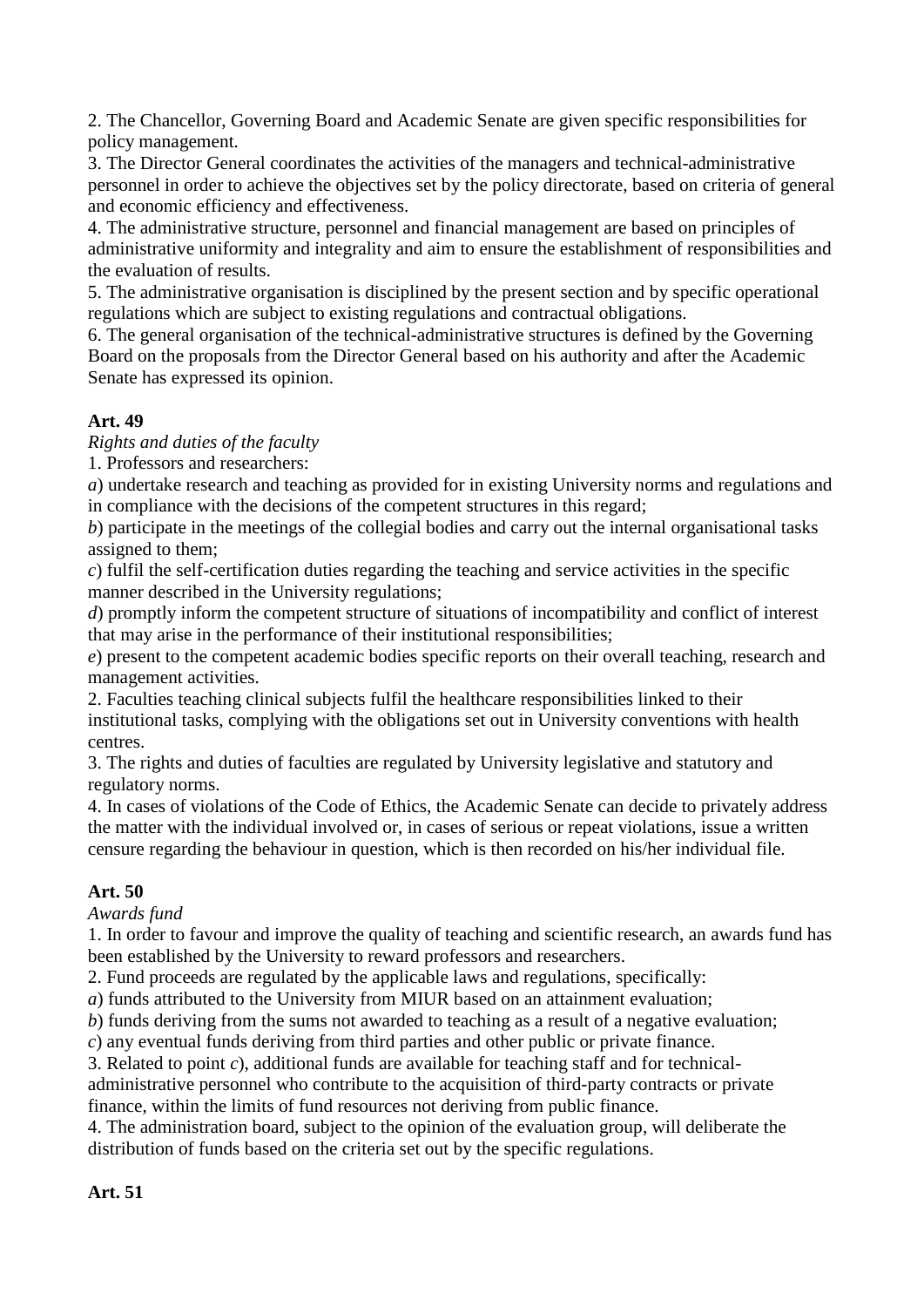#### *Disciplinary Board*

1. The five members of the Disciplinary Board are nominated by the Academic Senate and number: three full professors, one of whom acts as president, chosen from the professors of law-related subjects, one associate professor and one of the permanent researchers.

Respecting the principle of peer judgment, for procedures regarding full professors, only full professors will be present on the Board; in cases related to associate professors, two of the full professors and the associate professor on the Board will be present; for researcher procedures, one full professor, the associate professor and the researcher on the Board will be present.

2. All Board members must be full-time teaching staff and remain in their post for three years after being appointed. Nominations may be renewed only once.

3. While the Chancellor's exclusive competence to impose any eventual sanctions still holds, the Chancellor must inform the Disciplinary Board of each and every event that may result in a more serious sanction. The Board then investigates and issues an opinion as to the gravity of the contested charges, any eventual sanctions or concerning the dismissal of the case. The file includes the name of the interested party, a description of the facts, the type of disciplinary procedure invoked and the sanction or dismissal proposed and is submitted by the Disciplinary Board to the Governing Board in order for a decision to be made.

4. Disciplinary procedures are governed by laws and regulations currently in force, including those concerning the relationships between disciplinary procedures and legal trials.

# **Art. 52**

*Management*

1. Management staff, adhering to the competences attributed to them by law, collaborate with the Director General, making proposals and providing guidance and opinions.

2. In the execution of their tasks and duties, management will:

*a*) oversee the financial, administrative and technical aspects of the sectors assigned to them by the Director General, including those between the Administration and external bodies, through autonomous budgets and organisation of human resources and tools made available to them;

*b*) manage, co-ordinate and oversee the services that depend on them and the actions of procedure supervisors;

*c*) collaborate with the Director General in order to identify resources and professional profiles necessary to undertake their specific tasks, with particular regard to the preparation of the three-year personnel needs planning report as well as the drafting of the training programme of personnel assigned to them;

*d*) carry out an assessment of assigned personnel, adhering to meritocratic principles, in order for benefits, incentives and economic increases to be awarded;

*e*) undertake any other task decreed by law and by any management sector's national collective employment agreements.

3. The Director General decides who is responsible for the management and co-ordination of the various departments, as established by the applicable laws, and by the national collective employment agreements, and also undertakes a periodic evaluation of the objectives reached.

4. The University may assign temporary management positions, adhering to that established in current legislation and by national collective employment agreements for the University management category. The Administration department will publish, including on its official website, the number and type of positions available in human resources as well as the selection criteria.

5. The University has a Management Committee, presided over by the Director General, whose objective is to ensure the co-ordination, coherence, efficiency and efficacy of the financial, technical and administrative management of services.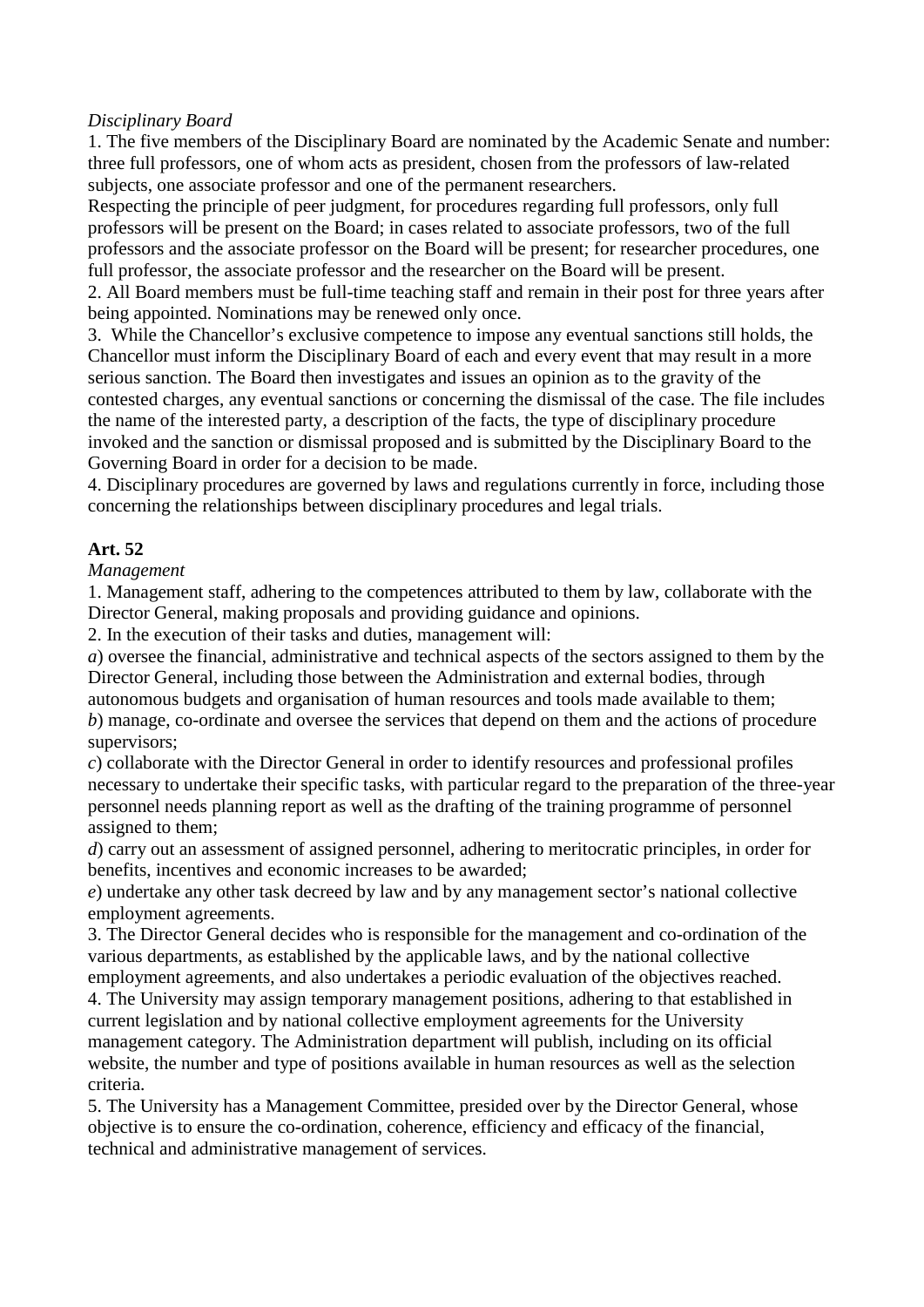6. Access to management positions and the revocation of such positions, including positions on a par with management level, are governed by prevailing legislation and national collective employment agreements.

# **Art. 53**

# *Technical-Administrative personnel*

1. The University, respecting principles of equal opportunities and the regulations governing the legal status of personnel, organises its own administrative, financial and technical services based on criteria or efficiency, efficacy and economy.

2. The University promotes the professional growth of Technical-Administrative personnel by defining annual and multi-year training and refresher programmes as well as embracing all initiatives that may be useful in the professional development of its personnel, recognising the individual's right to ongoing training, with the aim being the improvement of services and the optimisation of resources.

3. In specific cases where serving personnel are not available, the University may assign tasks and/or work to external bodies, respecting the limits and provisions of current laws and that established by internal regulations.

4. The University promotes and institutes services to support the quality of life of its personnel, taking positive steps to resolve social problems concerning workplace relationships and the distribution of grants for serving staff and their families.

5. The University supports, through the distribution personnel-managed and officially-approved funds, cultural, recreational and sports activities, in conformity with current legislation.

# **Art. 54**

# *Insurance coverage*

1. The University, respecting the limits and provisions of current laws, may stipulate for its administrators and personnel, public liability insurance cover towards third parties, except for intentional wrongdoing or gross negligence.

# **Section 8**

# **Foundation, operating entities and external collaborations**

- Art. 55 ('Alma Mater Ticinensis' Foundation)
- Art. 56 (Operating entities)
- Art. 57 (External collaborations)
- Art. 58 (Research agreements)
- Art. 59 (External professional activities)

# **Art. 55**

# *'Alma Mater Ticinensis' Foundation*

1. The University acknowledges the fundamental role played by the 'Alma Mater Ticinensis' Foundation in the production, also through financial support, of services and operating entities, the integration of the training offered and the organisation of scientific and technological research; in the forms consented by the founding Statute and by law, it promotes the Foundation's initiatives aimed at elevating the quality and efficiency of the University system.

2. The Governing Board nominates the Foundation's board members whose designation is reserved to the University. The Board analyses whether the Foundation's activities are coherent with the University's objectives.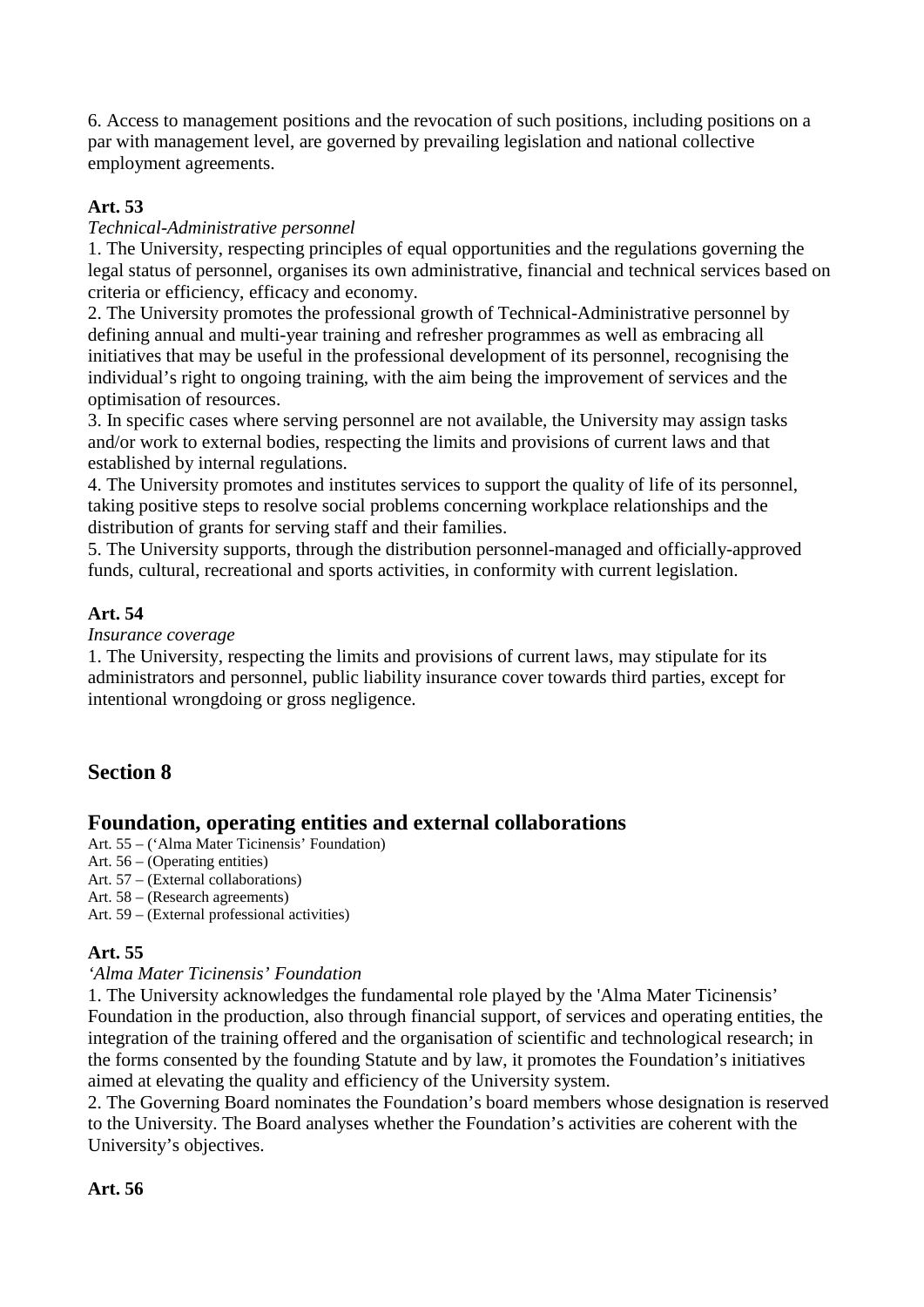#### *Operating entities*

1. For operating entities, teaching and research, or in order to achieve its institutional objectives, the University may establish autonomous bodies, operating entities or participate in organisations or other private associative forms, with the relative economic and patrimonial guarantees that may derive from them. The initiative is decided by the Governing Board once the Academic senate has been consulted. Concerning the activities referred to above, the University may also collaborate with student associations or co-operatives.

#### **Art. 57**

#### *External collaboration*

1. Based on a proposal received by one or more scientific or service departments, the University may constitute or participate in associations, foundations, consortia and capital companies, both in Italy and abroad, in order to promote the use of knowledge generated through scientific activity and to provide cultural, formative and refresher courses to third parties.

2. In such cases, the University must be assured of the policy instruments, information and checks on the aims of the collaboration activities as well as guarantees of a financial and patrimonial nature.

3. The University's collaboration may be constituted by a bailment of goods, means and structures with costs to be borne by the bailee.

4. University regulations concerning the administration, finance and accounting establish the methods by which contracts, agreements and collaborations with other public and/or private bodies are stipulated.

#### **Art. 58**

#### *Research agreements*

1. Research agreements must establish the aims and duration of the research programme as well as the forms of consultation of the contracting bodies and the financial relationships and reciprocal obligations and guarantees, while adhering to current regulations and conventions approved by the Governing Board.

# **Art. 59**

#### *External professional activities*

1. The University may provide, using its own personnel and facilities, planning, consultancy, technological transfers, level I or II professional training for public and/or private bodies, as well as for its own needs, and work, should the need arise.

2. The personnel's responsibilities of the above-mentioned activities and the definition of the distribution of the revenue are governed by the specific regulations, approved by the Governing Board and mentioned in the agreement protocols or in the contracts.

# **Section 9**

# **Planning and balance sheets**

Art. 60 – (The three-year planning report)

Art.  $61 -$  (The relationship with the multi-year balance sheet)

Art. 62 – (Balance sheets)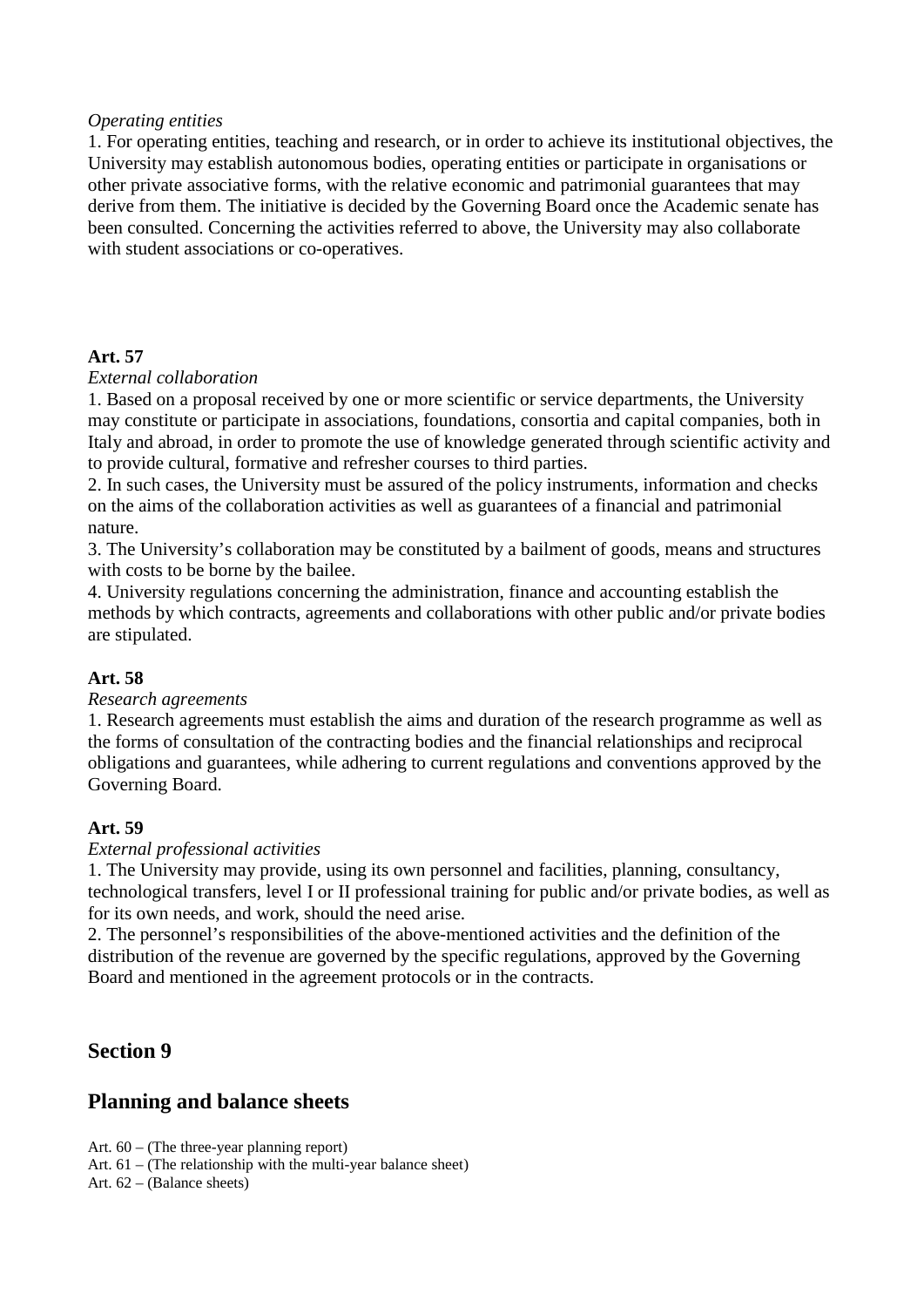# **Art. 60**

# *The three-year planning report*

1. The three-year planning report defines the University's objectives for the period, identifying the necessary steps to be taken, the result indicators for each objective, the personnel required and the operational needs, as well as the origin of the financial means in order to realise them.

2. In planning the programme, the Chancellor, as the lead actor, acquires a draft that includes the opinions, observations and proposals of the Departments, Faculties (where they still exist) and University personnel trades unions.

3. The plan may be articulated relative to single objectives or areas, with clear and detailed provisions regarding the actions to be taken by individual University branches, such as University construction projects and plans concerning the use of resources.

4. The three-year programme is flexible and may be modified annually in order for it to be adapted to meet changing needs.

5. The Chancellor reports back to the Governing Board on an annual basis about the state of the plan's actuation and, if necessary, proposes modifications.

#### **Art. 61**

*The relationship with the multi-year balance sheet* 

1. The three-year programme is linked, in economic-financial aspects, to the multi-year balance sheet referred to in the successive article.

2. The multi-year balance sheet will be adapted if the three-year programme is modified.

# **Art. 62**

*Balance sheets*

1. The University produces annual and multi-year budget plans and final balances as provided for by University regulations, administering their drafting in adherence with accounting principles established for universities.

2. Balance sheets and budget plans, as well as any variations to them, are drawn up by the Chancellor with the collaboration of the Director General. These are then submitted to the Board of Auditors to be checked and, ultimately, approved by the Governing Board subject to being reviewed by the Academic Senate insofar as it falls within its competence.

# **Section 10**

# **Regulatory autonomy**

Art. 63 – (Regulatory powers)

- Art. 64 (General University regulations)
- Art. 65 (University regulations for administration, finance and accounting)
- Art. 66 (University teaching regulations)
- Art. 67 (University Department and Faculty regulations)
- Art. 68 (Regulations of other structures)
- Art. 69 (Entry into force and modifications of regulations)

# **Art. 63**

#### *Regulatory powers*

1. The University adopts the general University regulations, the regulations for administration, finance and accounting, for teaching, for University Departments and Faculties and for other structures, where the central bodies state that this is necessary, as well as the regulations provided for by current laws and the Statute.

2. Decisions regarding the approval of the general University regulations and the regulations for administration, finance and accounting and teaching are to be taken by the central bodies by absolute majority.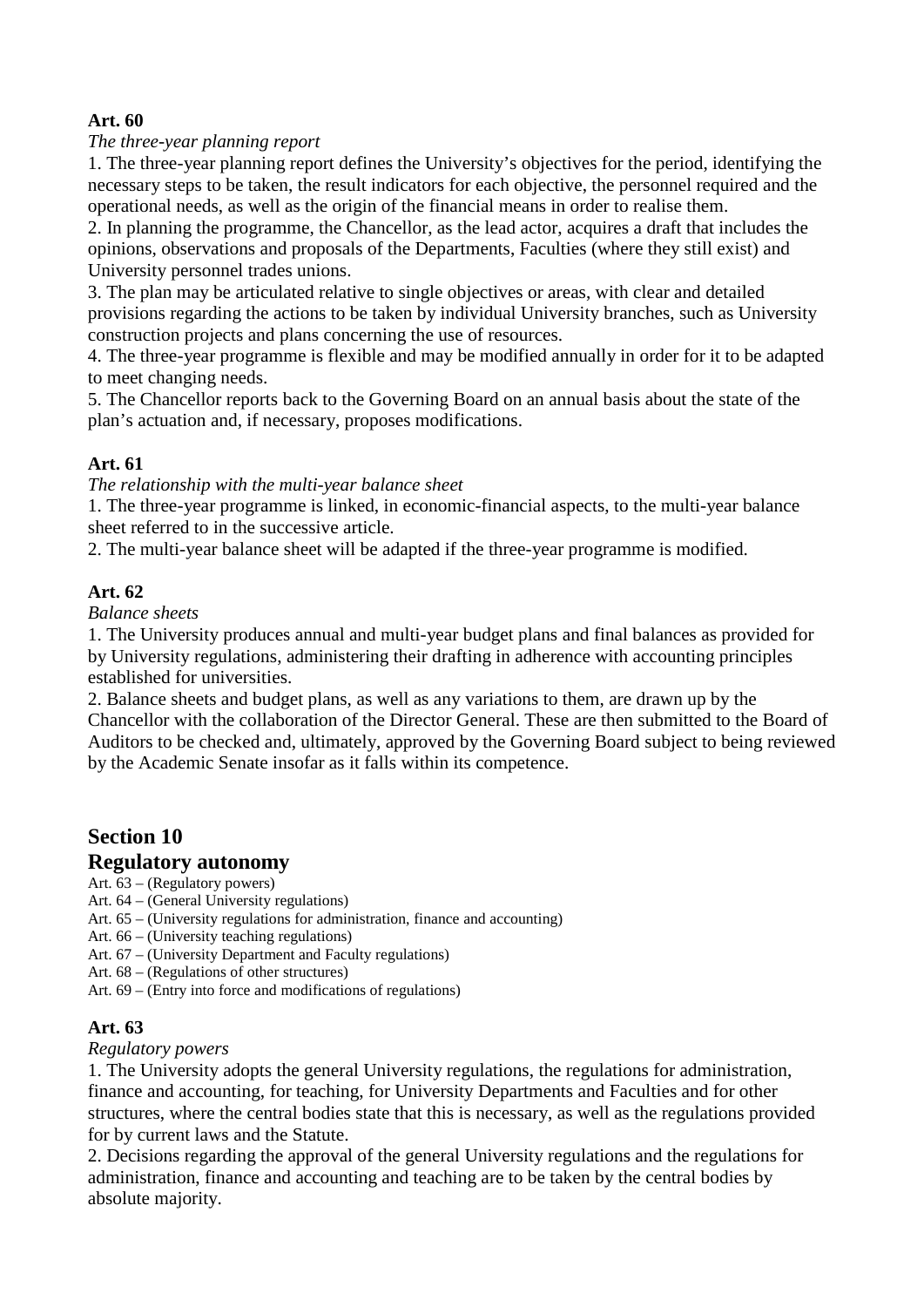3. Given the autonomy guaranteed by article 33, paragraph 6 of the constitution, the University adopts regulatory norms in adherence with the applicable laws currently in force and with the Statute.

# **Art. 64**

# *General University regulations*

1. The general University regulations establish the rules relative to the organisation and procedures by which the University's central administration, to the institution and decommissioning of structures and their organisational and functional criteria, and of the scientific and teaching bodies. They establish when statutory regulations are actuated, the methods for electing the Chancellor and the delegations on bodies and structures, with the exclusion of those for which the present Statute includes a deferral to a specific rule.

2. The general University regulations, approved by the Academic Senate by absolute majority and subject to a review by the Governing Board, are emanated by Chancellor's decree once the procedures have been executed and the timeframes established by the relevant laws have elapsed.

# **Art. 65**

# *University regulations for administration, finance and accounting*

1. The University regulations for administration, finance and accounting govern the economic, financial and accounting management, the accounting methods and management control, the relative administrative procedures and responsibilities related to them as well as contractual procedures, forms of internal control and administration of the patrimony based on the legal principles and criteria established by applicable laws currently in force.

2. The University regulations for administration, finance and accounting approved by the Governing Board by absolute majority and subject to a review by the Academic Senate, are emanated by Chancellor's decree once the procedures have been executed and the timeframes established by the relevant laws have elapsed.

# **Art. 66**

# *University teaching regulations*

1. The University teaching regulations, drafted according to the indications in the present Statute and approved in the Academic Senate, subject to their vision by the Departments and Faculties and Governing Board approval by absolute majority, are emanated by Chancellor's decree.

# **Art. 67**

# *University Department and Faculty regulations*

1. University Department and Faculty regulations govern the organisation and working procedures of the structures they refer to, in adherence with the relevant Statute regulations, the general University regulations, the regulations for administration, finance and accounting as well as the University teaching regulations, outlining for each structure the rules concerning teaching and research.

2.The Department and Faculty regulations are approved in the Academic Senate by absolute majority, on the proposal of interested structures, subject to their vision by the Governing Board, and are emanated by Chancellor's decree.

# **Art. 68**

*Regulations of other structures*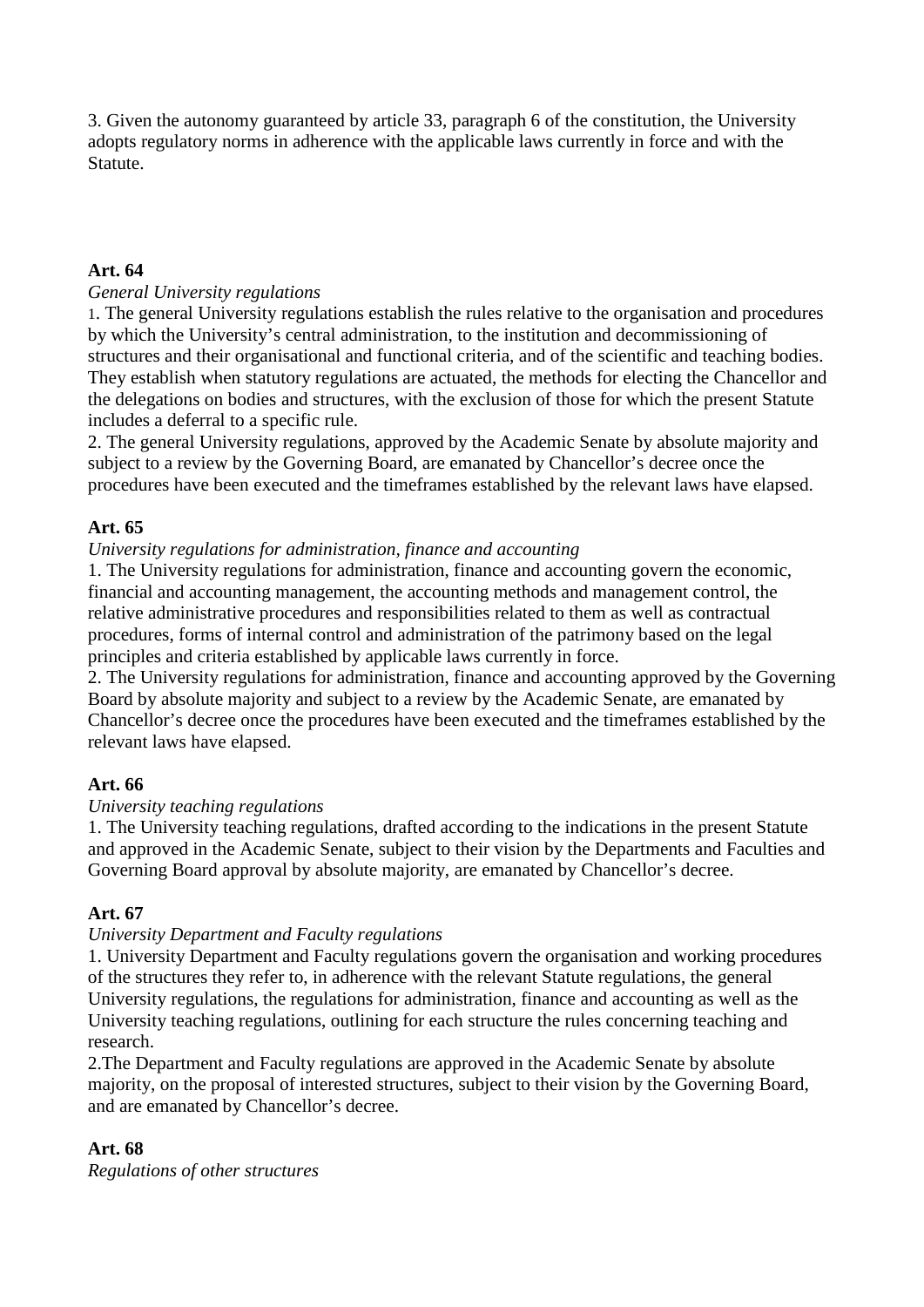1. Where their adoption is provided for by central administration provisions, the regulations of other structures are adopted by the relative Councils, based on a format approved by the central bodies, each concerning its own area of competence, by absolute majority and emanated by Chancellor's decree.

2. The structure's Councils may propose regulations that differ from the standard format provided they adhere to the current laws and University Statute and Regulations and to economic and sound administration principles.

3. Constitutionality is the concern of the administration. Cost efficiency and sound administration, acting on central administration proposals, is undertaken by the Academic Senate and the Governing Board, respecting their relative competences, and is expressed, in the case of findings, in the type of re-examination request.

# **Art. 69**

#### *Entry into force and modifications of regulations*

1. All regulations come into force on the fifteenth day after their publication on the noticeboards and on the University website, unless stated otherwise in the emanated decree.

2. The general University regulations, the regulations governing administration, finance and accounting and the teaching regulations are also published in the forms required by law.

3. The modification of regulations must respect prevailing laws and procedures foreseen for their adoption.

# **Section 11**

# **Permanent and temporary common laws**

Art. 70 – (Academic year)

Art. 71 – (General concepts of professor, researcher, research fellow and technical-administrative personnel)

Art. 72 – (Validity of governing committee meetings)

Art. 73 – (Elections)

Art. 74 – (Nominations, date of entry into force and mandate durations)

Art. 75 – (General rules on representation)

Art. 76 – (Date Statute becomes effective and modifications)

Art. 77 – (Modifications to the Statute)

# **Art. 70**

*Academic year*

1. In adherence with current regulations, the academic year begins on 1 October and ends on 30 September of the successive year, though the Academic Senate may set another date for the start and end of the teaching calendar.

# **Art. 71**

*General concepts of professor, researcher, research fellow and technical-administrative personnel* 1. For the purposes of this present Statute, unless expressly specified:

*a*) the term 'professor' includes tenured professors (of level I and level II), fixed-term professors and researchers;

*b*) fixed-term professors are on a par with level I professors, within the limits established by current laws;

*c*) the term 'researcher' includes tenured researchers and fixed-term researchers;

*d*) the term 'research fellow' also includes those holding a scholarship or research contract, that is those who are funded, for a period of no less than one year;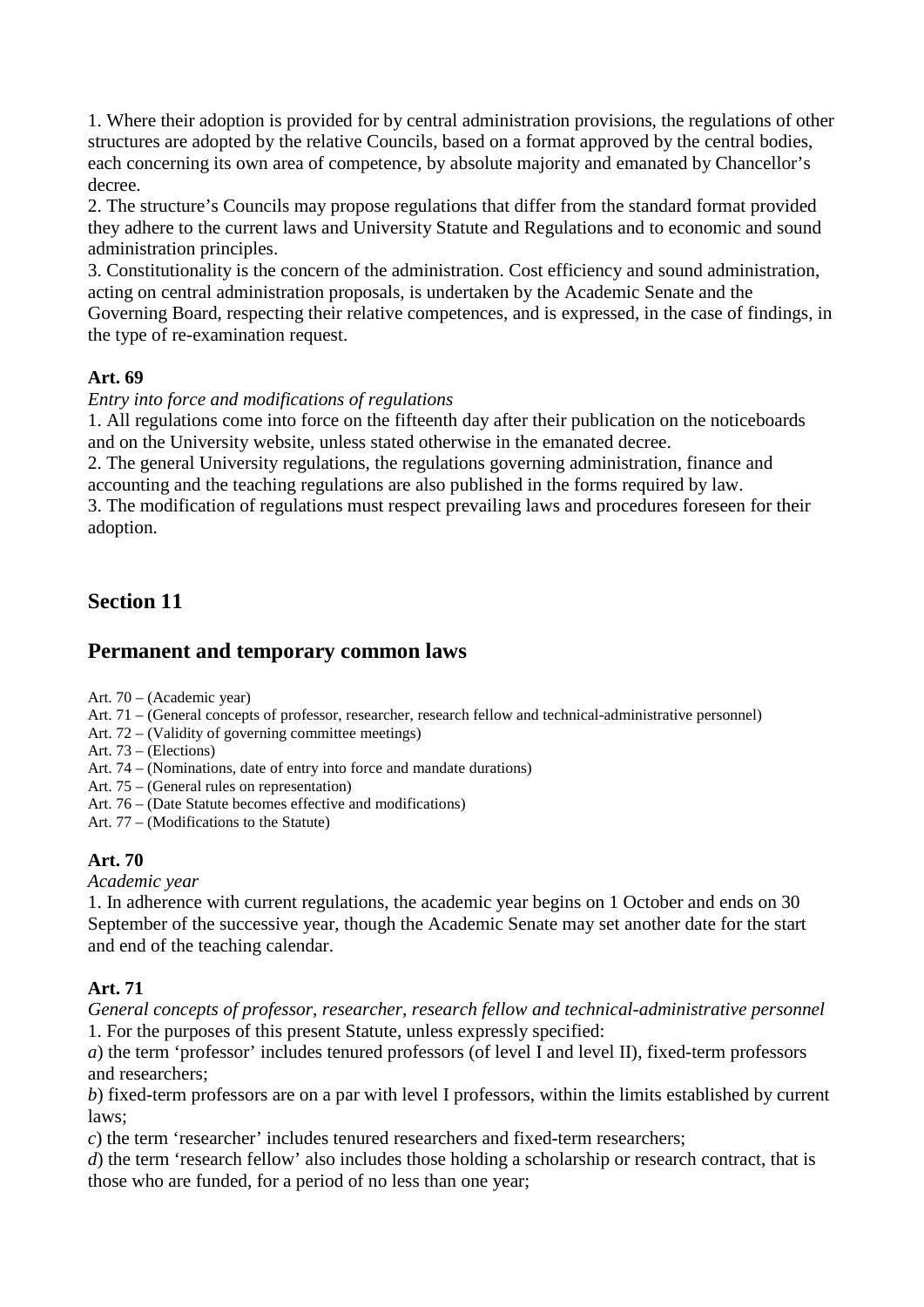*e*) the term 'technical-administrative personnel' also includes CEL (Collaborators and Linguistics experts).

# **Art. 72**

*Validity of governing committee meetings*

1. Academic Senate and Governing Board meetings are valid if the absolute majority of members is present.

2. Meetings of other bodies are valid if the absolute majority of their members, not including those providing written justification of absence, is present except in cases when other quorum provided for by law, by the present Statute and by the regulations for specific debates, are set. The number of members present must not be inferior to a quarter of those entitled to a place.

3. Motions are passed with a vote in favour of 50% plus 1 of those present, except in cases where a qualified majority is required; if a vote is tied, the President shall have the casting vote.

# **Art. 73**

*Elections*

1. Elections for academic positions are reserved to full-time professors whose career, in years, is at least equal to the duration of the previous mandate before retirement.

2. For the purposes of the present Statute, 'full professor' includes fixed-term professors who, in coming forward for election, declare that they intend to become full-time if nominated, or if a prior declaration is not requested, provide one as soon as possible after the electoral procedure is deemed valid and before the appointment announcement is published.

# **Art. 74**

*Nominations, entry into force date and mandate durations*

1. The Chancellor is nominated by the Ministry for Universities.

2. Nominations of individual bodies, eventual substitutions and the composition of individual governing committees provided for in the present Statute are by Chancellor's decree, as are their integration with representatives, where required.

3. In cases of non-renewable mandates, eventual re-elections can take place after a period of time has elapsed that is equal to the duration of a full mandate.

4. Substitutions during a mandate, related to governing committees, are effective for the remaining period of the mandate.

5. If it exceeds six months, the period between a nomination and the end of an academic year is considered as an entire year when calculating committee mandate periods.

# **Art. 75**

# *General rules on representation*

1. Elective designations of governing committee representations provided for in this present Statute, where not otherwise established, are by vote and limited to the category or area of which a representative must be elected, in adherence with the methods detailed in the General Regulations of the University.

2. Even in cases where elections are not held or there is an insufficient number of representatives elected, a quorum will nevertheless be considered to exist for meetings of the governing bodies. 3.Elections for student representatives are only open to those who have enrolled for the first time and are not more than a year outside the prescribed graduation period for undergraduate and post-

# graduate courses.

4. Student representatives on governing committees must, on the penalty of loss of office, enrol, adhering to the standard timescale and not after 1 March of the following year.